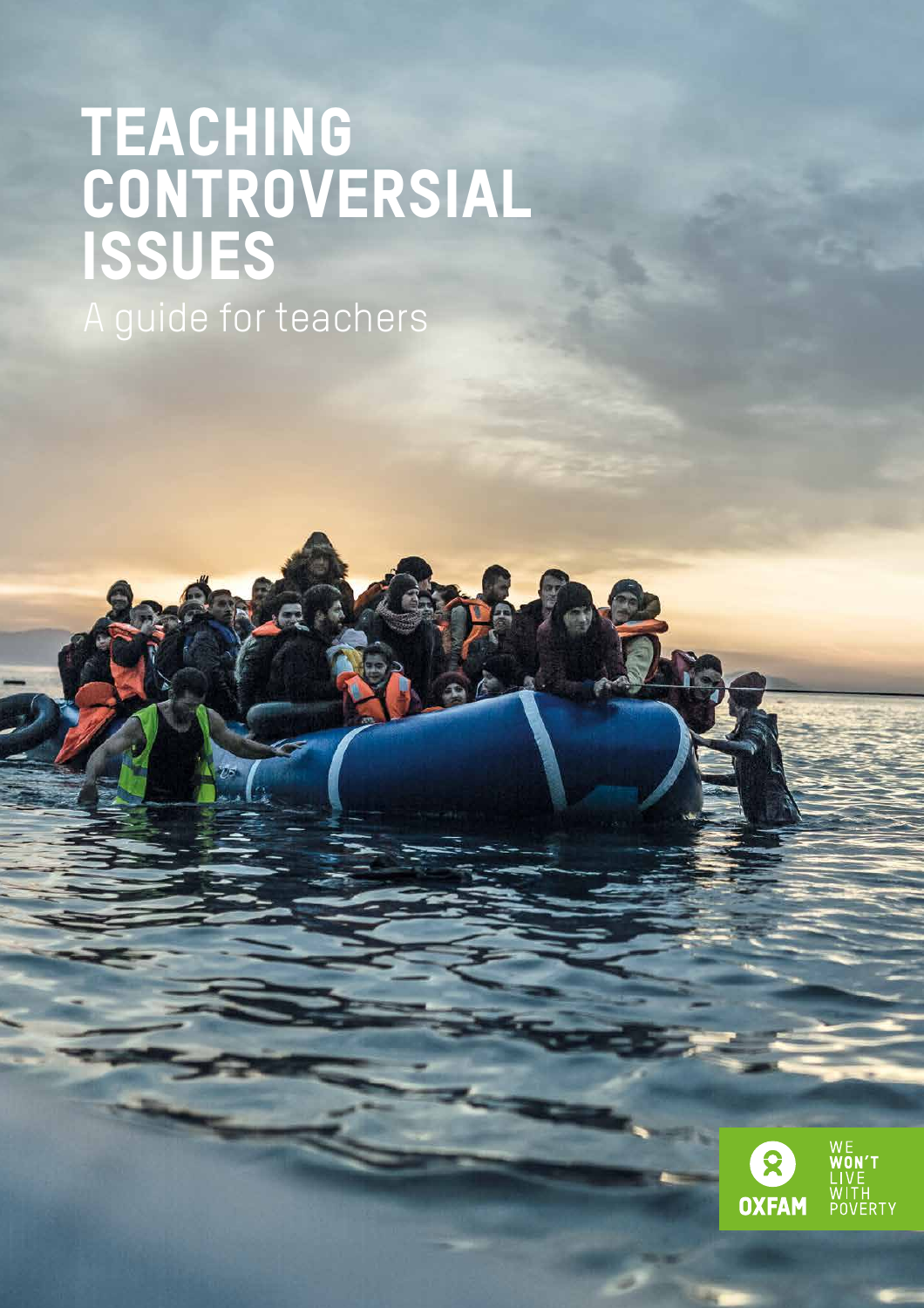# INTRODUCTION

This guide explores:

- What controversial issues are.
- Reasons for teaching controversial issues.
- The value of a global citizenship education approach.
- Guidance and classroom strategies for handling and exploring controversial issues.
- Some practical activities for teaching controversial issues.

We may not know what the future holds for today's young people, but we can be confident that they will be faced with decisions about a wide range of issues that provoke strong, varied and often contradictory responses. If they are to become effective local and global citizens able to play a critical role in creating a just world without poverty, all young people should have the opportunity to engage appropriately with controversial issues.

Teachers have a key role in enabling young people to develop the skills they need to do this. As educators, we are not expected to have all the answers. Rather, developing effective approaches to discussing controversial issues enables teachers to challenge their own views and explore ideas in greater depth with young people.

This revised and updated version of Oxfam's popular guide recognises the changes in social and political contexts in recent years and seeks to support educators in their discussions with young people in this complex environment. In increasingly divisive and polarised times, the need for young people to feel confident in tackling controversial issues is more pressing than ever. Advances in technology and the rise of social media mean that it is more important than ever for young people to think critically to become effective global citizens.

The guide is suitable for use with all ages from under 5s to post-16s, and across a wide range of curriculum areas. It is appropriate for use in the classroom, for curriculum planning and for professional development. This guide refers to children as "young people" throughout. This includes those as young as five because it is important to encourage the development of the skills needed to have challenging conversations early on.

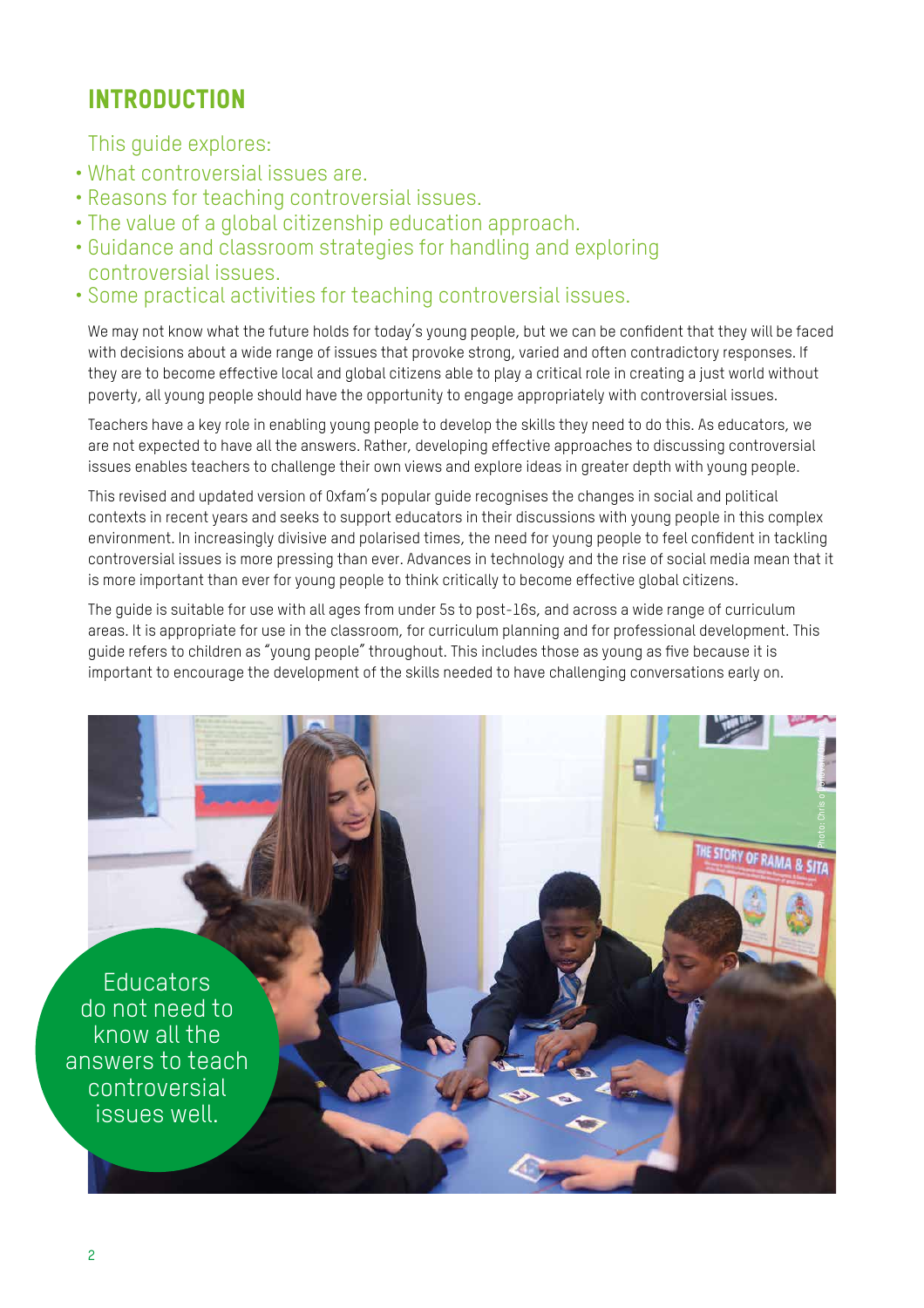# WHAT ARE CONTROVERSIAL ISSUES?

There is no agreed definition of what makes a controversial issue but for the purpose of this guide controversial issues can be defined as those which:

- Evoke strong feelings and views.
- Affect the social, cultural, economic and environmental context in which people live.
- Deal with questions of value and belief, and can divide opinion between individuals, communities and wider society.
- Are usually complicated, with no clear "answers" because they are issues on which people often hold strong views based on their own experiences, interests, values and personal context.
- Arise at a range of scales affecting local, national and global communities.
- Include a wide range of topics such as human rights, gender justice, migration and climate change.
- Can vary with place and time, and may be long standing or very recent. For example, an issue that is controversial in one community or country may be widely accepted in another.

Almost any topic can become controversial if individuals or groups offer differing explanations for events, what should happen next or how issues should be resolved. Also if one side of an issue is presented in a way that raises an emotional response in those who might disagree.

Although young people's responses to these issues can be very immediate and intense, controversy can also stimulate deeper thinking and understanding, leading to further research, greater interest in moral and political philosophy and greater understanding of national and international legislation or guidance. As such, controversial issues provide valuable educational opportunities where values and ideas can be explored in a safe place, and the process of examining and exploring how the views of oneself and others are formed and changed can be supported.

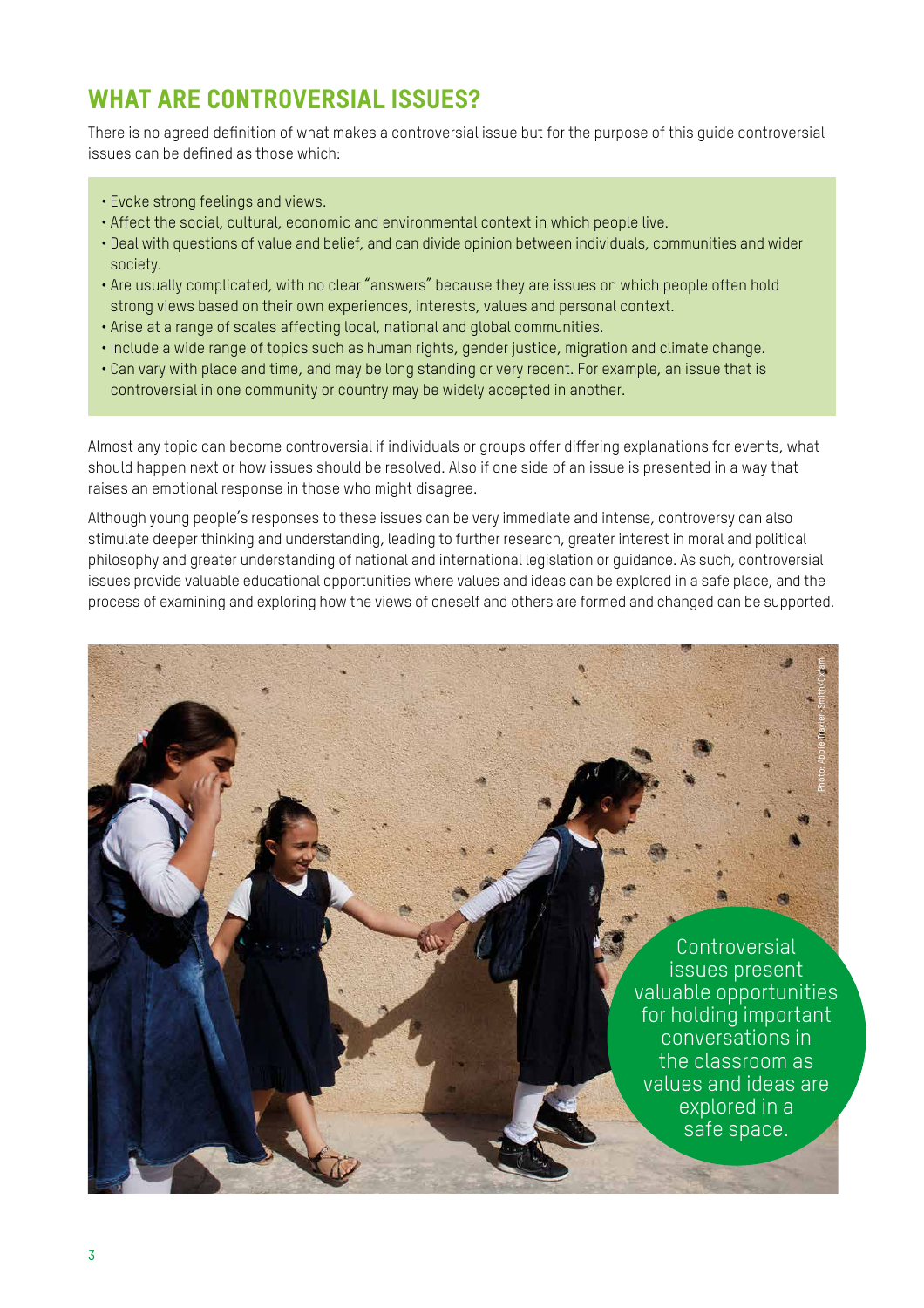# WHY TEACH CONTROVERSIAL ISSUES?

It is important to create opportunities for young people to learn to communicate with each other by focusing on issues on which they share different viewpoints. By holding conversations in a safe space, young people can gain knowledge and understanding of issues and critically evaluate their own values and attitudes. By doing this, young people develop the skills necessary to build their capacity to cope with challenging circumstances in their own lives and communities. Here are some other reasons to teach controversial issues:

### **They are in the curriculum**

Teaching controversial issues is embedded in curricular advice across the UK. The need to discuss a controversial issue can present itself in any subject and teaching controversial issues may be a way in which to strengthen cross-curricular learning across subject areas.

To varying degrees, all national curricula expect such issues to be addressed and expect educators to provide a wide range of opportunities for doing so. The importance of developing knowledge and skills connected to real world situations to prepare young people for the complexities of life in the 21st century is well recognised. Specifically:

| Scotland                                                                                                                                                                                                                                                                                                                                                                                                                                                                                                                                                                                                                    | <b>Wales</b>                                                                                                                                                                                                                                                                                                                                                                                                                                                                                                                 | England                                                                                                                                                                                                                                                                                                                                                                                                                                                                                                                                                                                                                                                                                                                         |
|-----------------------------------------------------------------------------------------------------------------------------------------------------------------------------------------------------------------------------------------------------------------------------------------------------------------------------------------------------------------------------------------------------------------------------------------------------------------------------------------------------------------------------------------------------------------------------------------------------------------------------|------------------------------------------------------------------------------------------------------------------------------------------------------------------------------------------------------------------------------------------------------------------------------------------------------------------------------------------------------------------------------------------------------------------------------------------------------------------------------------------------------------------------------|---------------------------------------------------------------------------------------------------------------------------------------------------------------------------------------------------------------------------------------------------------------------------------------------------------------------------------------------------------------------------------------------------------------------------------------------------------------------------------------------------------------------------------------------------------------------------------------------------------------------------------------------------------------------------------------------------------------------------------|
| The Scottish curriculum has<br>global citizenship embedded as<br>a cross-cutting theme across its<br>experiences and outcomes. In<br>addition, all pupils are entitled to<br>"Learning for Sustainability",<br>defined as: "commitment to the<br>principles of social justice,<br>human rights, global citizenship,<br>democratic participation and<br>living within the ecological limits<br>of the planet". RME Health and<br>Well-being and Social Subjects<br>address controversial issues<br>specifically, but teachers are<br>expected to teach "Learning for<br>Sustainability" across all<br>subjects. <sup>1</sup> | In Wales, controversial issues<br>are addressed through the<br>PSE framework and ESDGC<br>guidelines. The PSE curriculum<br>aims to "promote self-<br>respect, respect for others<br>and celebrate diversity<br>empower pupils to participate<br>in their schools and<br>communities as active<br>responsible citizens locally,<br>nationally and globally". The<br>delivery of the ESDGC<br>curriculum aims to "value,<br>celebrate and show sensitivity<br>to diversity locally, nationally<br>and globally". <sup>2</sup> | In England, the Citizenship curriculum<br>states that: "teaching should equip<br>pupils with the skills and knowledge<br>to explore political and social issues<br>critically, to weigh evidence, debate<br>and make reasoned arguments. It<br>should also prepare pupils to take<br>their place in society as responsible<br>citizens". <sup>3</sup> Teaching controversial<br>issues can make a significant<br>contribution to delivering Spiritual,<br>Moral, Social and Cultural provision.<br>For example, social development<br>includes the opportunity to "develop<br>and demonstrate skills and attitudes<br>that will allow them to participate fully<br>in and contribute positively to life in<br>modern Britain".4 |

In addition to curriculum guidance, teachers have a responsibility to provide safe spaces for classroom discussion and when doing so they are expected to explore these issues in relation to current government policies. It is important to note that teaching controversial issues goes beyond the scope of topics such as terrorism and extremism but the approaches to handling difficult conversations in this guide will be useful in covering these areas.

### **Young people need to explore their values and develop their skills**

For young people the world can seem difficult to handle both on a personal level and on a global level, but they should not be sheltered from controversial issues – it is important for them to clarify their emotions and values and learn to think for themselves. Research evidence shows that values are of central importance in leading people to express concern about social and environmental issues such as poverty and climate change.<sup>5</sup>

Developing and strengthening values of empathy and respect will therefore enable young people to contribute to social change as global citizens.

Developing and strengthening values of empathy and respect will enable young people to contribute to social change as global citizens.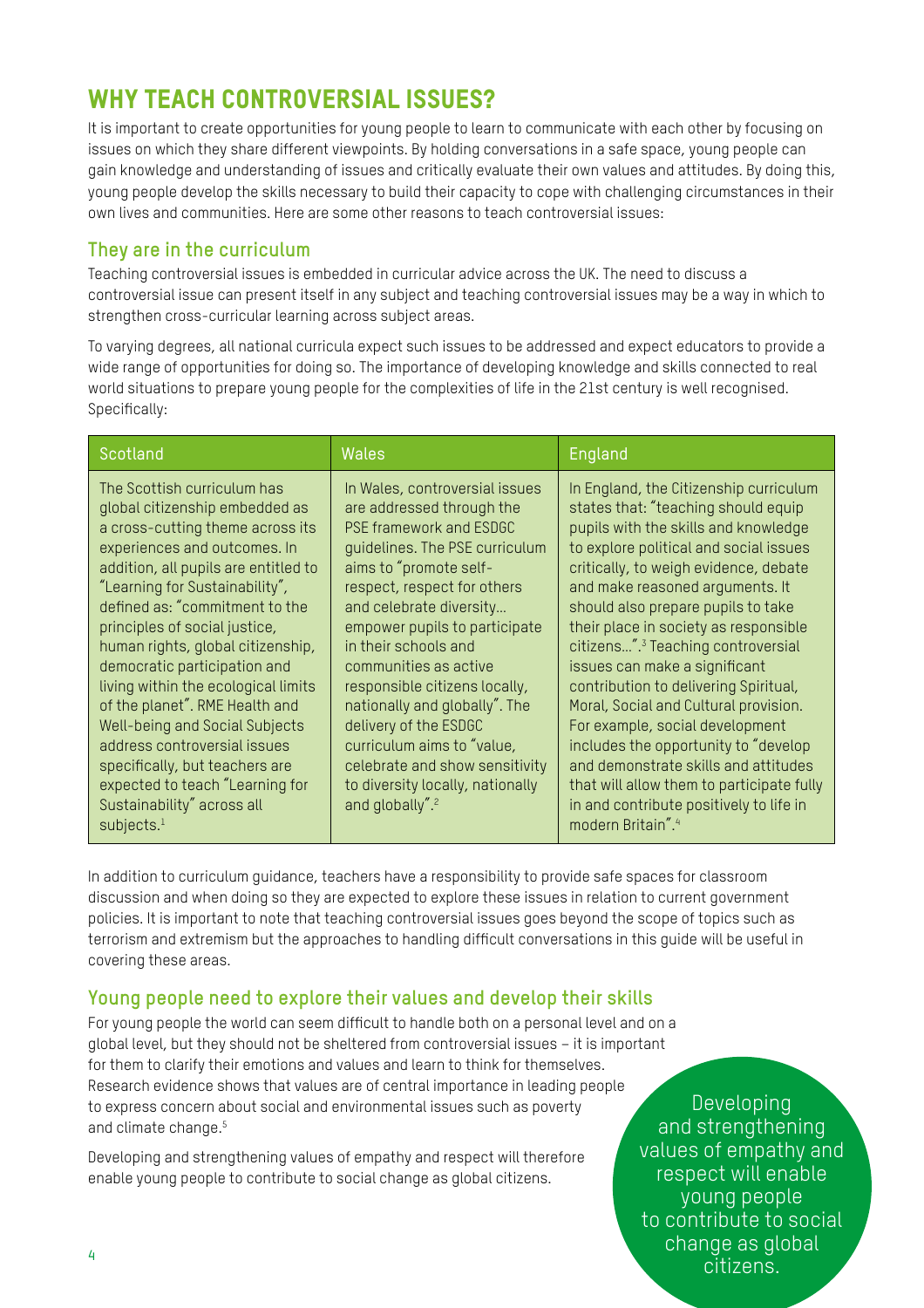Self-esteem, crucial to global citizenship education and supporting personal and academic development, is a prerequisite for debating wider global issues if young people are to handle disagreement and acknowledge other people's viewpoints. By actively participating in difficult arguments and debates, young people learn to make reasoned judgements, respect the opinions of others, consider different viewpoints and resolve conflicts. These skills enable them to build resilience and confidence to manage conflicts that arise in response to global issues and in their own lives, whether this be in the playground, at home, or in their local community.<sup>6</sup>

## **They affect young people's lives**

To ignore controversial issues is to ignore the realities in many young people's lives. Young people in our classrooms may feel marginalised for any number of reasons, such as: poverty, ethnicity, gender, sexual orientation, religion, disability and social group. At any age, many young people are likely to experience the effects of controversial issues in their own lives and communities, and be exposed to national and global issues through the media. Recent research by Childline suggests that the 35% annual increase in children seeking help for anxiety was, in part, due to increasing concerns about global affairs viewed on social media.<sup>7</sup> Even children under five may hear about complicated and upsetting events at home or in the playground. Providing a safe and supportive space for them to process these is an important task for schools. The danger of not providing young people with space to discuss issues they are concerned about means they are at greater risk of being isolated and they are also exposed to information that may simply be wrong or reinforce a particular narrative.

### **Young people want to know more about global controversial issues**

Many young people want to know more about their world and how they can take action to make it a better place. It is common for young people to have an international perspective and view themselves as global citizens.<sup>8</sup> A study by Think Global found that young people are highly motivated to tackle controversial issues including discrimination and many feel they have a role to play in "bringing society together", but are not sure how to take action.9 Global citizenship education can empower young people, enabling them to develop the skills needed to build social cohesion and tackle social injustice in their communities.

Young people ask questions about their place in the world and make connections between their lives and those of people outside the UK. This is unsurprising given that this is the most connected generation in history, thanks to the increasing globalisation of media, trade, communications and travel. In this age of global digital media, information and images about controversial world events, teachers have an important role in developing critical awareness in young people of how the media can influence their image of places and world events.

### **Controversial issues can help develop thinking skills**

Using material that is challenging and leads young people into discussing emotive issues can encourage them to develop the following thinking skills:

- **Information processing:** gathering, sorting, classifying, sequencing, comparing and contrasting information; and making links between different pieces of information.
- **Reasoning:** justifying opinions and actions; drawing inferences and making deductions; using appropriate language to explain their views; and using evidence to back up their decisions.
- **Enquiry:** asking relevant questions; planning what to do and how to research; predicting outcomes and anticipating responses; exploring theories and problems; testing conclusions; and refining ideas and opinions.
- **Creative thinking:** generating and extending ideas; suggesting possible hypotheses; using their imagination; and looking for alternative outcomes.
- **Evaluation:** evaluating what they read, hear and do, to judge the value of their own and others' work or ideas; being able to not take all information at face value; and to have confidence in their own judgements.

These skills are fundamental in supporting young people to become active and responsible global citizens, but skills also have a clear role to play in supporting literacy and academic attainment.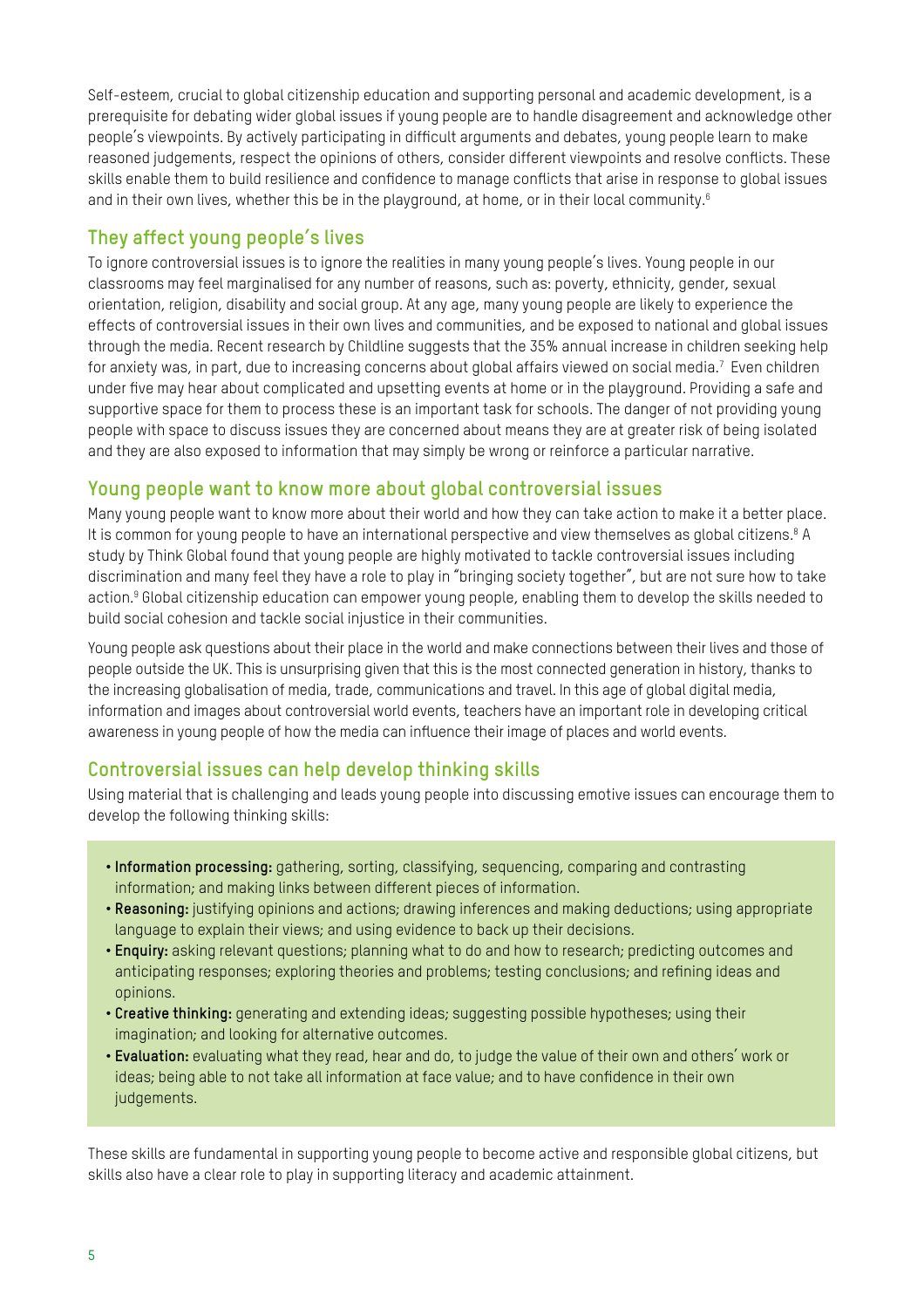# ENGAGING WITH THE MEDIA AND "FAKE NEWS"

In teaching controversial issues, we need to encourage young people to engage critically with the media and think about its influence in informing their thinking and ideas and in shaping their values and attitudes.

Today many young people potentially have 24/7 access to global news and views across various online platforms. Even very young children are exposed to the media and accessing content online. Navigating the range of easily accessible social media platforms can create new challenges for young people and their parents/guardians.

"Fake news" presents a significant challenge as it is becoming increasingly difficult to ascertain the original source of information, particularly when it is accessed online. It is even harder to distinguish verified facts from untruths or "alternative facts". Young people themselves recognise the importance of education in understanding fake news and social media content.<sup>10</sup> However, they can struggle to engage critically with the content they are consuming, often assuming that news appearing in their social media newsfeed is from reliable sources.<sup>11</sup> Additionally, there is a risk that young people may disengage with valid news content because they start to view all content as "fake". These issues emphasise the need to address how to evaluate media content with young people and raises points for discussion about the importance of facts.

While there are challenges in young people's use of social media, it can be a tool for teachers and young people to enhance their involvement in active citizenship too. Young people can use social media as a way to engage with issues they are interested in and to share their own ideas. They are often keen to use their digital skills to influence change and social media is an effective way to add their voice to the social issues of the day.<sup>12</sup>

#### Factors for young people to consider when accessing media content

- To attract audiences, media companies will often focus on stories of disasters and problems rather than "good" news which tends to be less compelling. This may lead to stereotyping of people and places.
- Organisations such as Oxfam often take a different perspective from the mainstream media and try to tell a longer-term story of the resilience of survivors. That said, like any other source, Oxfam has its own bias. Young people need to develop the skills to critically evaluate sources of information asking questions such as "Who wrote this?", "Why?" and "When?".
- Regulations and responsibilities of the media vary greatly between countries and even the type of media. For example, in the UK, the broadcast media have public service responsibilities which are enforced by relevant bodies whereas the printed press is self-regulating. Therefore, online news from different outlets can look similar but be subject to entirely different rules and regulations. Learning to discern the origin of a news story and the context in which it was written can help young people judge its reliability.
- News companies, just like other businesses, may have particular views they wish to promote, perhaps for the benefit of their owners, stakeholders or audiences. Media companies can appear to be independent from one another and attract different audiences but they are often part of a large media group which owns other outlets, or be owned by a large multinational company. For example, in the UK, just three companies control 71% of the UK's national newspaper circulation.13 This can mean audiences are not exposed to a diverse range of opinions and information.
- Young people's own bias. As news consumers, young people need to be aware of the biases we all hold that affect our engagement with media, and learn critical thinking skills in order to evaluate content objectively.
- Online activity, including social media, creates a digital footprint of the user. This data can be accessed by organisations to gain insight into a user's preferences or social and political views. The data can also be bought and sold between organisations. This is then actively used to target specific content to users. Algorithms dictate the content on social media news feeds and search engines. This means newsfeed and search results are curated based on past behaviour and the content that individuals engage with, which in turn can create echo chambers in which existing views and behaviours are reinforced rather than challenged.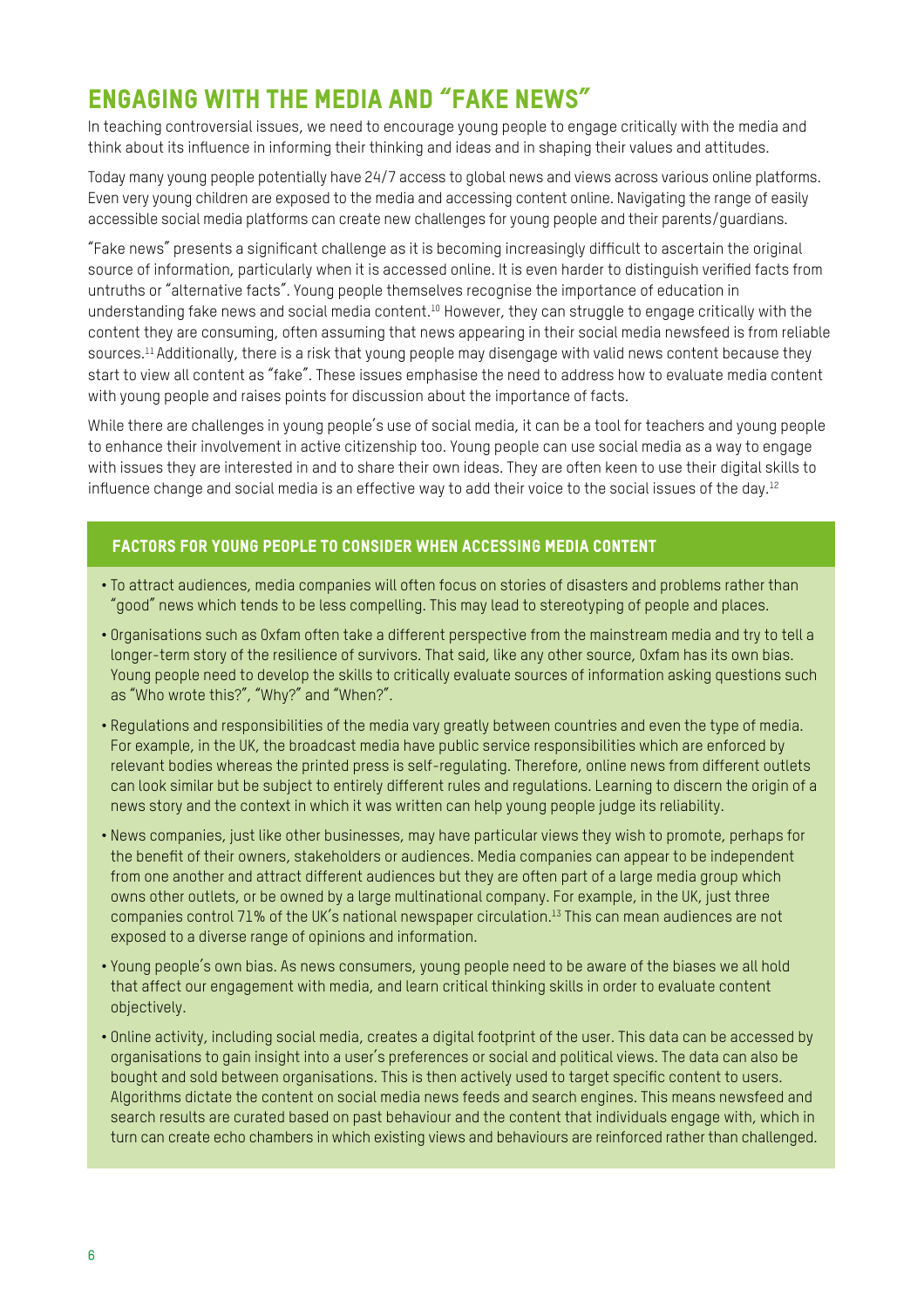# WHY TAKE A GLOBAL CITIZENSHIP EDUCATION APPROACH?

Sometimes events in the news are of such significance that young people are affected by them, or are at least actively curious or concerned. If there is no "tradition" within the classroom of engaging with real-world issues through the curriculum or in other ways, it can be challenging for both teachers and young people to deal with these events.

Therefore global citizenship education offers an embedded approach that supports the development of a classroom culture where both ongoing and unexpected or isolated controversial issues can be addressed. It is a framework to equip learners for critical and active engagement with the challenges and opportunities of life in a fast-changing and interdependent world.<sup>14</sup>

Even very young children come face to face with the controversial issues of our time through the media and modern communications technology. Far from promoting one set of answers, global citizenship education encourages young people to explore, develop and express their own values and opinions, while listening to, and respecting, other people's points of view. This is an important step towards young people making informed choices as to how they exercise their own rights as well as their responsibilities to others.

Global citizenship education uses a multitude of participatory teaching and learning approaches, including discussion and debate, role-play, ranking exercises, and communities of enquiry. These lend themselves well to teaching controversial issues because they are ways in which young people can absorb new information, judge bias and reliability, analyse, synthesise, make informed decisions and take considered action on the issues they care about.

Many controversial issues fall into the key areas of global citizenship education knowledge and understanding. Similarly, global citizenship education skills, values and attitudes support learners in discussing and making reasoned judgements on emotive issues. By giving young people the tools to become global citizens, they can also therefore be supported in their ability to deal effectively with controversial issues.

| <b>Knowledge and understanding</b>                                                                                                                                                                 | <b>Skills</b>                                                                                                                                                                                                                                    | <b>Values and attitudes</b>                                                                                                                                                                                                                                                                                                             |
|----------------------------------------------------------------------------------------------------------------------------------------------------------------------------------------------------|--------------------------------------------------------------------------------------------------------------------------------------------------------------------------------------------------------------------------------------------------|-----------------------------------------------------------------------------------------------------------------------------------------------------------------------------------------------------------------------------------------------------------------------------------------------------------------------------------------|
| • Social justice and equity<br>• Identity and diversity<br>• Globalisation and<br>interdependence<br>• Sustainable development<br>• Peace and conflict<br>• Human rights<br>• Power and governance | • Critical and creative thinking<br>• Empathy<br>• Self-awareness and<br>reflection<br>• Communication<br>• Co-operation and conflict<br>resolution<br>• Ability to manage complexity<br>and uncertainty<br>• Informed and reflective<br>action. | • Sense of identity and self-esteem<br>• Commitment to social justice and<br>equity.<br>• Respect for people and human rights<br>• Value diversity<br>• Concern for the environment and<br>commitment to sustainable<br>development<br>• Commitment to participation and<br>inclusion<br>• Belief that people can bring about<br>change |

#### **THE KEY ELEMENTS FOR DEVELOPING ACTIVE AND RESPONSIBLE GLOBAL CITIZENSHIP**<sup>15</sup>

Teachers sometimes find it helpful to start with issues that spark disagreement, argument or differing views that also relate to a context within which all are comfortable and familiar. While global citizenship education offers activities and methods that can be used to support this on a one-off basis, global citizenship education is not an additional subject area but rather an overarching approach to classroom practice. Embedding the approaches into regular practice means teachers will be ready to tackle more complex and challenging issues as they arise because young people will have developed their ability to address controversial issues in meaningful and appropriate ways.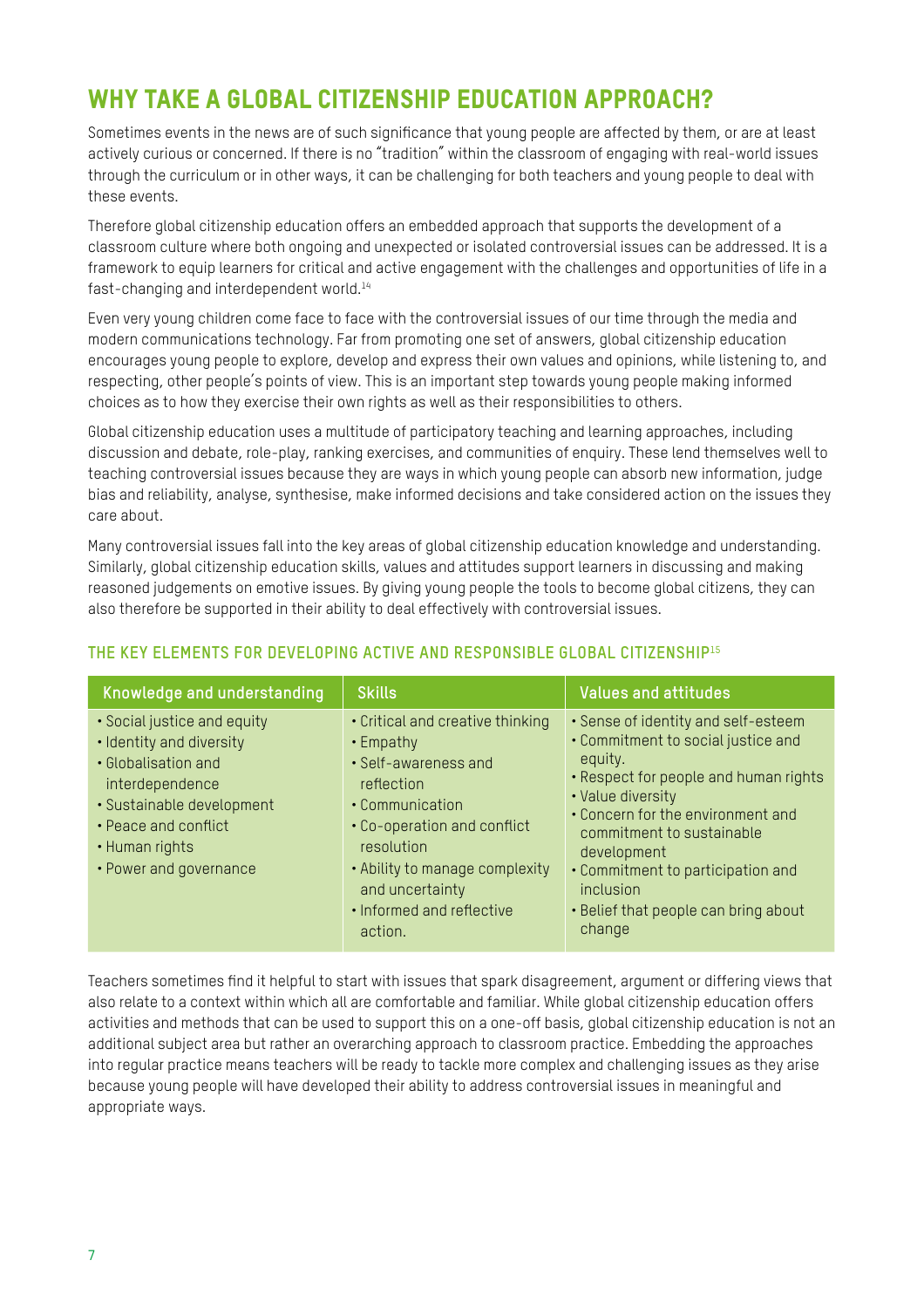# Guidance for dealing with controversial issues in the classroom

The Education Act 1996 in England aims to ensure that young people are not presented with only one side of political or controversial issues by their teachers. Educators are required to take all reasonable steps to ensure that, where political or controversial issues are brought to young people's attention, they are offered a balanced presentation of opposing views. However, the Equalities Act 2010 clearly states that people should be treated fairly and without discrimination.<sup>16</sup> Therefore, while this quide is promoting the importance of teaching controversial issues with as much freedom of expression as possible, educators need to be aware that they must make it clear when any views being expressed are counter to human rights or the Equalities Act.<sup>17</sup> Teachers need to operate in a safe space between these two parameters.

The value is in providing young people with the opportunities to think critically and dig deeper into exploring values and attitudes towards challenging issues with consideration and respect for others.

Teachers are not expected to "know the answers" when they are tackling controversial issues within the classroom. It is perfectly valid for these discussions to raise more questions than answers. The value is in providing young people with the opportunities to think critically and dig deeper into exploring values and attitudes towards challenging issues with consideration and respect for others.

# **The wider school context**

When discussing controversial issues, young people will bring their experiences beyond the classroom with them. They may hold particular views based on their cultural or religious values from their life at home, in their local community and from personal experiences. At times these values may be in conflict with human rights and equality, in which case the school has a duty to make this clear.<sup>18</sup> It is therefore helpful for the school to develop open relationships with parents about the importance of young people discussing controversial issues (in ways that are appropriate for their age). This is especially relevant in primary schools where parents may not think young people should be involved in uncomfortable or complex issues. Fostering an open dialogue with parents about the value of discussing controversial issues, along with a clear school policy, will enable teachers to approach these issues within an appropriate school framework.

Encouraging the development of a whole school approach to safe spaces and discussing controversial issues provides support and confidence for teachers in the classroom and the wider school community. The nature of discussing controversial issues means that the potential for safeguarding concerns to arise is greater. Teachers should therefore be aware of school safeguarding policy and where necessary seek support from senior management.

# **Role of the teacher/facilitator**

Controversial issues can challenge teachers' own thinking at times, but with good guidance and training, educators can have the confidence to handle moments of uncertainty in discussion. Teachers can support young people to recognise that, even for adults, some issues are complex and that we all need to take time to think and respond thoughtfully. Teachers need to find approaches that meet the need for balance and objectivity, and avoid bias. Different methods can be chosen according to level of confidence and experience, as well as the maturity and skills of particular groups of young people.

The teacher plays a pivotal role when discussing controversial issues and it is important to judge when, how, and if to express personal views and opinions. The educator can play six possible roles when dealing with difficult conversations in the classroom. It is important to be flexible in the choice of approach as well as to be clear about why a particular method is being used on a given occasion. Any of these roles may be appropriate depending on factors such as the topic, age of the young people and any prior learning or curricular work. It may be useful to discuss the roles with the group or invite young people to take one or more of the roles themselves.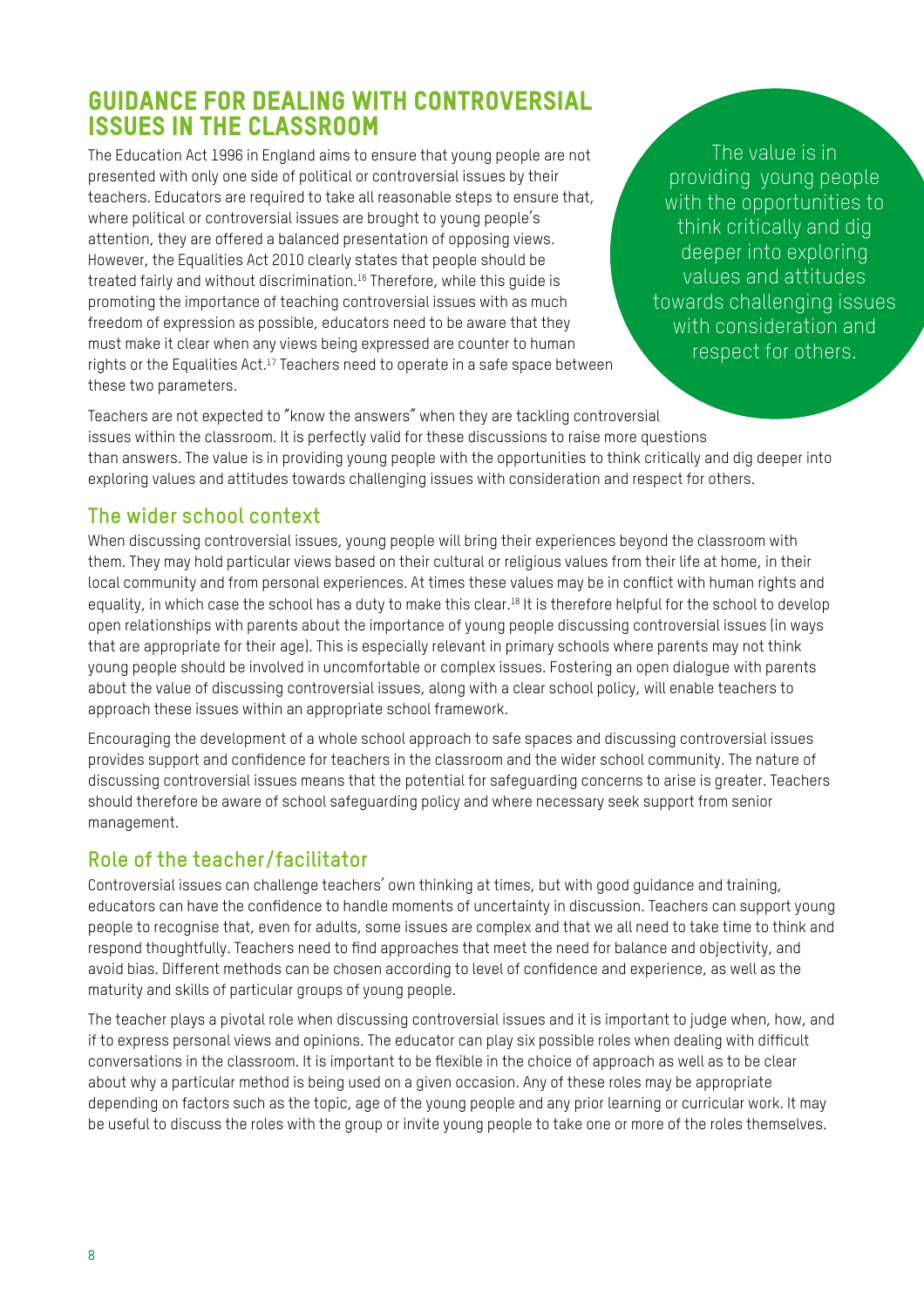#### **The six roles are:**

**1. Committed** The teacher is free to share their own views for young people to challenge, making it clear that this role could lead to biased discussion.

**2. Objective or Academic** The teacher gives an explanation of all possible viewpoints without stating their own position.

**3. Devil's Advocate** The teacher deliberately adopts an opposite stance irrespective of their own viewpoint. This approach helps ensure all views are covered and challenges existing beliefs.

**4. Advocate** The teacher presents all available viewpoints then concludes by stating own position with reasons.

**5. Impartial Chairperson** The teacher ensures that all viewpoints are represented, through young people's statements or published sources. Teacher facilitates but does not state their own position.

**6. Declared Interest** The teacher declares their own viewpoint so that young people can judge later bias, then presents all positions as objectively as possible.

### **Teaching approaches and their benefits**

Controversial issues touch on deeply held views and embedded attitudes and therefore didactic approaches are not best suited for dealing with controversy. Evidence suggests that telling young people what to think or preaching at them about how to behave is likely at best to have no effect and at worst to close their minds to considering alternative views. Encouraging a participatory approach in the classroom enables young people to take an active role in their own learning. Some of the areas which might benefit from more active approaches are oracy, emotional literacy, interpersonal or social skills, critical thinking skills, citizenship skills, literacy skills, or combinations of these.

Different methodologies will focus on the development of different skills, values and attitudes. In addition to familiar approaches such as debate, drama, role-play and simulation, other effective, innovative approaches and their benefits include:

- **Making connections** through activities such as "Mysteries", "Diamond ranking" and the "Consequences wheel" can develop reasoned argument and organisation of ideas as young people are required to sort, organise and analyse large amounts of information.
- **Asking questions** is a good basis for generating group discussion as young people with varying levels of knowledge of a subject can respond to the same stimulus material. Questioning images helps young people to investigate different personal feelings and political reactions from around the world. It encourages them to explore bias, and develop analytical, enquiry, and critical thinking skills. Activities such as "Why, Why, Why chains" or "Issue trees", help young people to deepen their understanding of an issue.

**• Exploring viewpoints** and values is a way of encouraging learners to think through their position on opposing views about an issue. Young people can explore their values using an "Opinion continuum" or "Washing line activity"which enable them to adapt their position depending on what they learn from others.

For more information about these and other participatory learning approaches and activities, see Oxfam's *Global Citizenship in the Classroom: A Guide for Teachers.*<sup>19</sup>

#### **Philosophy for Children (P4C)**

This is an approach that provides an ideal framework for teaching controversial issues. P4C involves exploring big ideas or concepts. It enables young people to develop listening skills and respect for others' viewpoints. They are encouraged to listen to the ideas of others, reflect on their own views, present these publicly and to alter their views in response to what they hear. Such approaches are more open-ended, allowing a dialogue to develop which can often engage young people at a deeper level.

Research published by the Education Endowment Foundation (EEF) in 2015 showed that P4C had a positive impact on attainment of 7 to 11 year olds, particularly for young people from more disadvantaged backgrounds. Feedback from teachers suggested that P4C also had a beneficial impact on wider outcomes such as confidence, patience and self-esteem.<sup>20</sup> The role of the teacher as a facilitator is crucial in developing a "Community of Enquiry", ensuring quality dialogue and progress, as well as integration within the curriculum.21 See Activity 7 on page 16 for an example of a typical P4C session.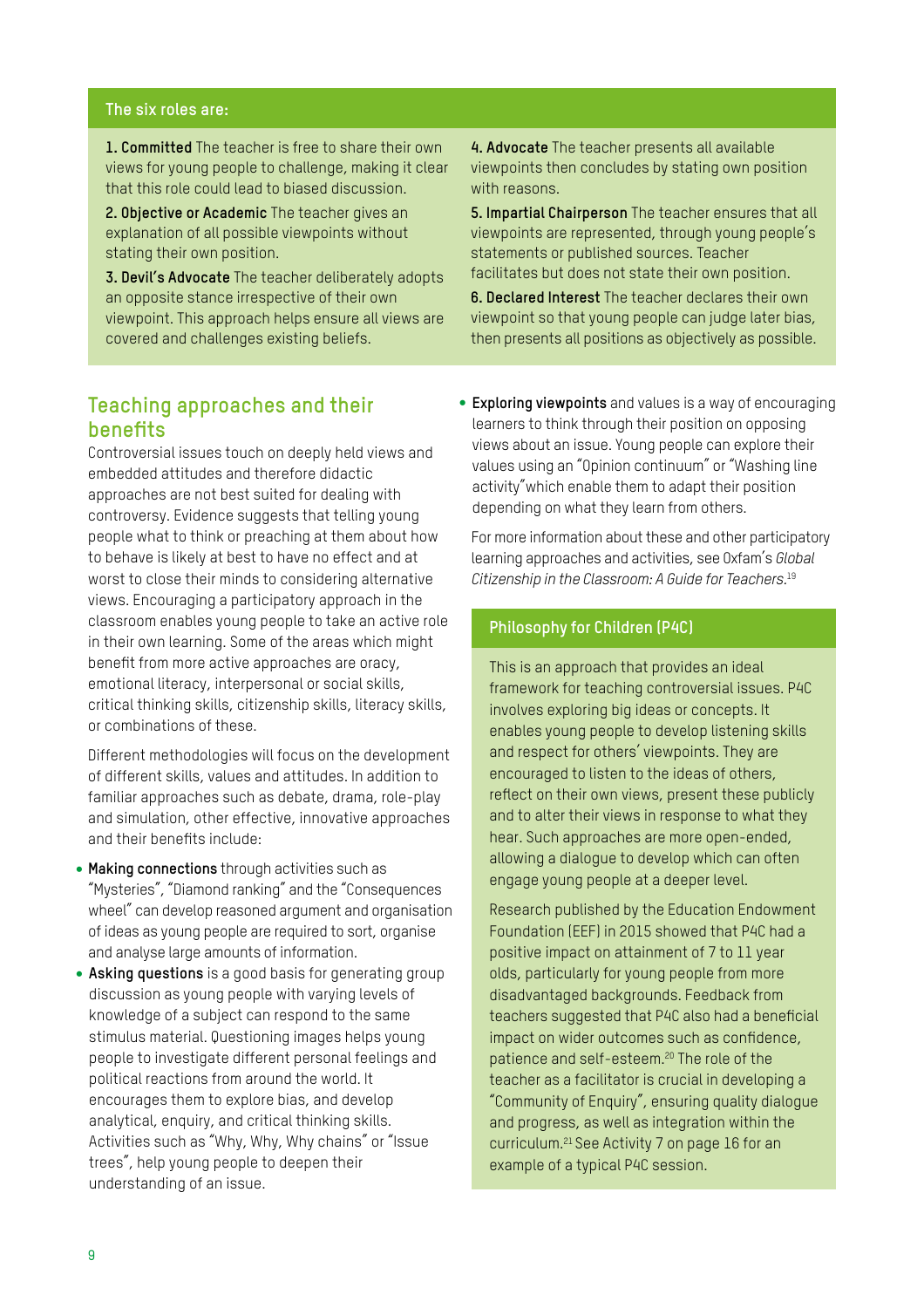# Creating a safe space for conversations

Key to a successful approach is ensuring that classrooms are safe spaces for young people to explore their thinking. This means providing a "space which is collaborative, respectful and provides an opportunity for open dialogue where young people can test out their views in an open forum for critical, in-depth and respectful discussion".<sup>22</sup>

Ideally, when raising a challenging topic in the classroom it should be carefully planned and considered. As there are many demands on curriculum time, it may be useful to create opportunities to talk about challenging issues in settings such as assemblies, circle time or discussions by school councils. However, controversy may arise unexpectedly in the corridor or playground and educators will need to be prepared for this too.

At the same time as acknowledging the benefits of exploring controversial issues in the classroom, particular teaching skills are required to prevent reinforcing stereotypes, raising tension between young people or increasing confusion. Knowing the young people and the context of their lives both in and outside of the classroom will help inform judgements. It may be necessary to seek the support of colleagues with experience of discussing particular topics or those who have a good understanding of issues in the local community.

Within the classroom, a young person may be personally affected by a sensitive issue such as poverty, conflict or migration. It is worth checking with them before a planned session that they are happy to discuss the issue, or give them an option of leaving the room if necessary. It may be appropriate to provide the young person with an opportunity to discuss the issue further with an experienced colleague.

The concept of balancing rights is important to consider. One young person may express views that diminish another's right to feel safe and secure in the classroom. Setting the boundaries for an inclusive discussion where all young people are able to participate is important. This can be achieved by establishing ground rules.

Key to a successful approach is ensuring that classrooms are safe spaces for young people to explore their thinking.

## **Ground rules**

Before launching into a chosen activity, it is important to establish ground rules to ensure a safe environment for young people to express their opinions.

These ground rules could include:

- Allow only one person to talk at a time no interrupting.
- Show respect for the views of others.
- Challenge the ideas not the people.
- Use appropriate language no offensive comments.
- Allow everyone to express their view to ensure that everyone is heard and respected.
- Invite young people to give reasons why they have a particular view.

Depending on the sensitivity of the issue, it might be appropriate to split the class into smaller groups relating to gender or experiences. This will ensure that greater confidentiality exists and enables less confident young people to express their opinions in a less-pressured environment. A particularly effective way of creating ownership of a discussion or activity is for the group to draw up the ground rules for themselves at the beginning. The group is then able to regulate its own learning process.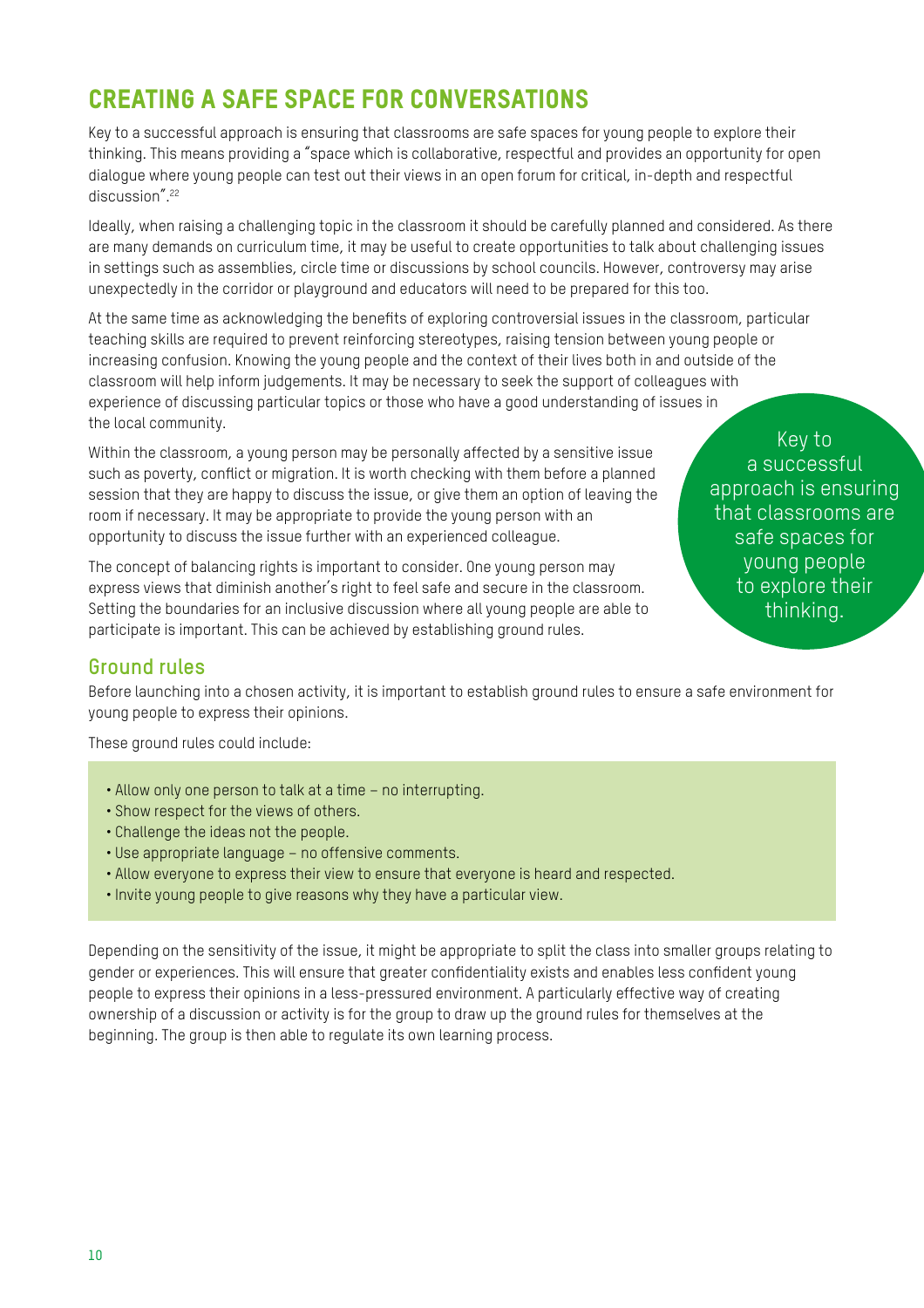# **ACTIVITIES**

The following activities exemplify how controversial issues can be incorporated into sessions for all ages and across the curriculum, supporting learners to develop some of the key elements of global citizenship education. In all cases, you may find that standard circle time or speaking and listening warm-up activities are useful in creating the right space in which learners can explore controversial issues.

# **Activity 1 - Diversity**

#### All about me (Early Years)

**Aim:** Learners will become aware of similarities and differences between people; improve their listening skills; and gain a sense of identity and self-worth. This activity is adapted from *Developing Circle Time* by Teresa Bliss, George Robinson and Barbara Maines.<sup>23</sup>

Within sharing or circle time, or in small groups, suggest the beginning of one of the following sentences and invite each learner to finish it:

- "I am special because…"
- "Something I really like is…"
- "A time when I was brave was…"
- "Something that makes me happy/sad/cross/upset is…"



Images, such as this one of washing hanging on a fence at a refugee camp in Greece, are a valuable tool for stimulating discussion and developing critical thinking skills.

# **Activity 2 - Conflict** Why do we fight? (5–7 years)

**Aim:** Learners will appreciate some of the causes of conflict and begin to: develop strategies of conflict resolution; explore different viewpoints, identify unfairness and take appropriate action; empathise with and respond to the needs of others; and develop awareness that our actions have consequences. Adapted from *Primary Values* by Alison Montgomery and Ursula Birthistle.<sup>24</sup>

- **1.** Ask learners to think about why people argue, for example over possessions, friends or sport.
- **2.** Discuss learners' suggestions and ask who feels that they have argued for the same or similar reasons. Ask learners to consider situations at home or at school that can lead to conflict.
- **3.** Use learners' ideas as scenarios for role-play in small groups. Possible situations include: an argument over watching television, a fight over a football or a book, a family row about bedtime or going out to play, or being wrongly accused and not getting a chance to explain.
- **4.** After each group acts out its scene, discuss as a class suggestions for resolving the problem. Note that encouraging learners to take turns at playing different roles in their scenarios is an effective way of building empathy.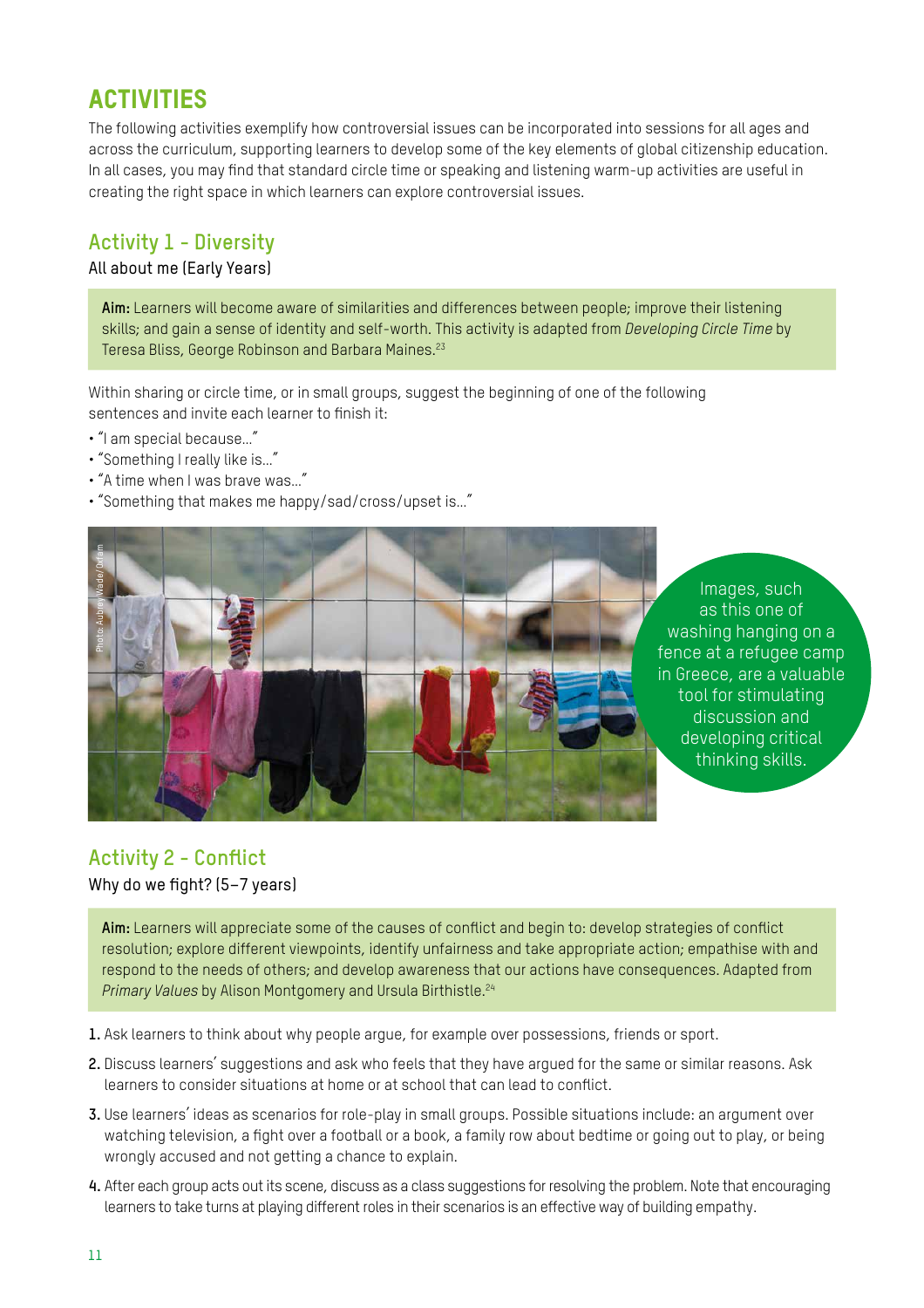# **Activity 3 - Social justice and equity**

#### Captions (7–11 years)

**Aim:** By using photographs as stimulus material, this activity encourages the use of critical thinking skills. Learners will develop their understanding of the nature of prejudice and ways to combat it; detect bias, opinion and stereotypes; assess different viewpoints; recognise and start to challenge unfairness; and promote a sense of justice.

#### **Resources**

- Magazines and newspapers, or access to online media platforms.
- Scissors, glue and sheets of plain paper.
- Some examples of photographs and captions that promote stereotypes such as gender roles, generalised or racist views, such as "Africa is…", "Asylum seekers are…"

**Note:** It may be useful to model some example captions with the class before starting this activity.

- **1.** Ask learners to select and cut out five photographs from magazines or newspapers (or print out images from the internet) and stick each picture on a plain sheet of paper. Ask learners to write one negative and one positive caption for each of the images.
- **2.** Display the work around the classroom and discuss the impact that the different captions have on learners' perceptions of the places and any people in the photographs.
- **3.** Then discuss as a class the examples of photographs and captions that promote stereotypes, generalised or racist views.
- **4.** Encourage learners to question the captions and to suggest or write more suitable ones. For example, if the captions are generalist or stereotyped, ask learners to think of alternative captions that explain in which place, or among which particular group of people, something has happened. As an extension to this activity, learners could write letters to the editor of the newspaper outlining their concerns about one of the captions.

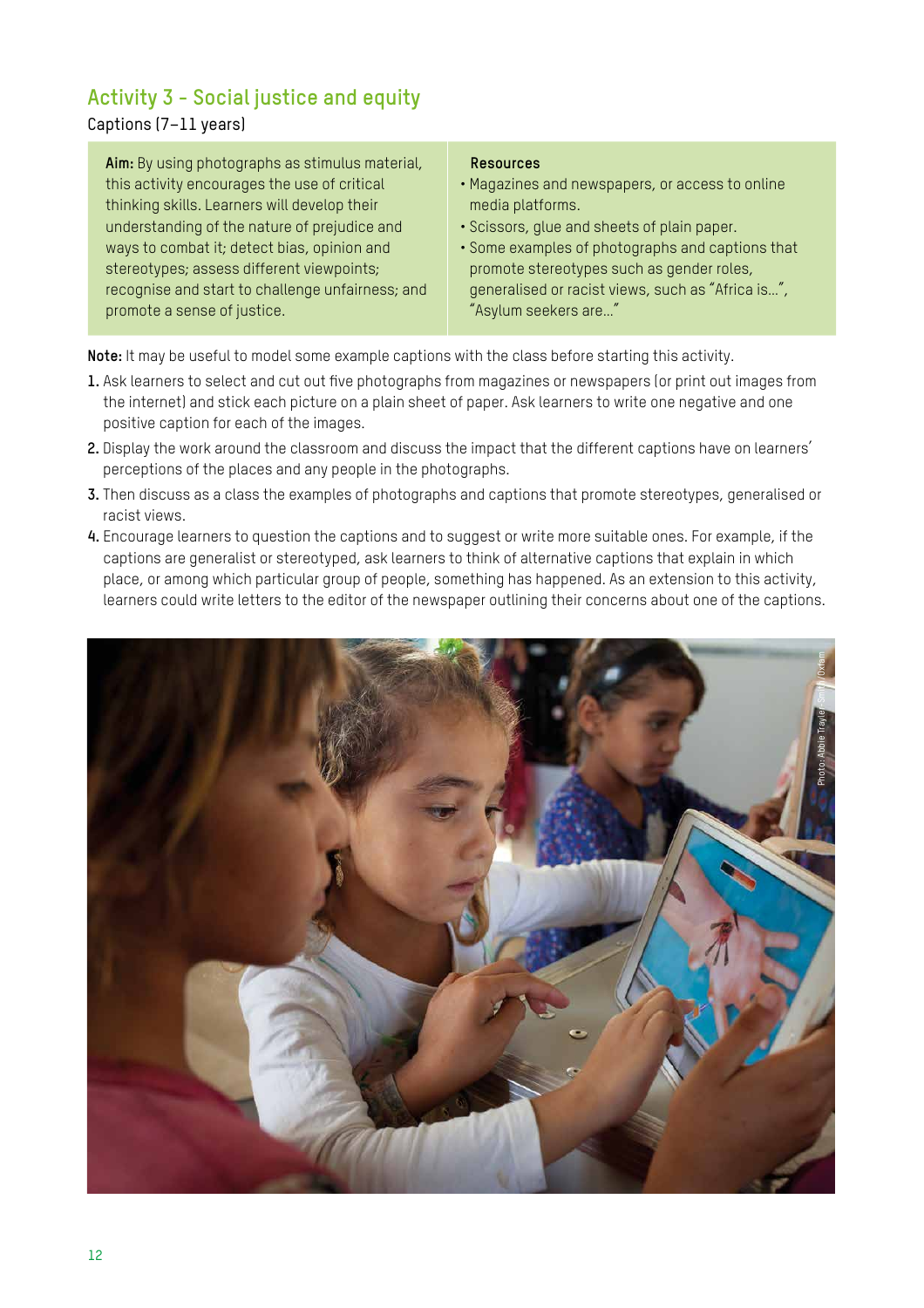## **Activity 4 - Gender**

### Challenging perceptions of gender (8-14 years). Adapted from the Gender Respect project, DECSY<sup>25</sup>

**Aim:** This activity encourages learners to think critically about gender, and to reflect on how and why mainstream gender stereotypes exist. It is a starting point for a wider discussion about gender stereotypes.

#### **Resources**

- Copies of the lists of terms provided below.
- Large plain sheets of paper.
- **1.** Organise learners into pairs or groups of three and give each group a sheet of paper and a copy of one of the lists of words: *Adjectives*, *Jobs* or *Domestic roles*. The job roles can be adapted to be age appropriate.
- **2.** Ask learners to draw a large Venn diagram on their sheet of paper. Next, ask learners to cut out and place the words/statements on the Venn diagram according to whether they perceive the word/statement to be *Female, Male* or *Non-gender specific*. They could add their own examples of adjectives, jobs and domestic roles. Teachers could ask learners to approach this from the perspective of society in general rather than focusing on personal views. Learners may recognise that although the prevailing norm ascribes gender to these roles and characteristics, they may know many examples to the contrary. Educators might also want to explore the binary nature of this activity in the light of LGBT+.
- **3.** Invite learners to share and discuss their groupings. *How did they decide? What sort of discussions were had? Where do their ideas about how to decide come from?* Note: With the list of domestic roles, it is likely that learners will be influenced by what happens in their family. This may cause sensitivity, for example if a learner is in a single parent family or if one or both of their parents goes out to work.
- **4.** Ask learners whether they think that their answers would look different if the activity was done:
- During the period when their parents and grandparents were children?
- By a child in 20 years' time?
- By a child in another country?
- In which countries do learners think young people might give different answers?
- **5***.* Discuss whether learners think that these gender roles should be challenged: *Can they think of examples that do not conform to gender specific categories? Which words could be gender neutral? Which words should be gender neutral?*
- **6.** Discuss what this activity has taught learners about gender roles and their perceptions: *How do they think the roles of men and women are changing? What changes would learners like to see?*

| Adjectives   | <b>Jobs</b>    | <b>Domestic roles</b>      |
|--------------|----------------|----------------------------|
| Strong       | <b>Nurse</b>   | Cooking                    |
| Caring       | Chef           | Gardening                  |
| Kind         | <b>Teacher</b> | Doing the washing up       |
| Tough        | Pilot          | <b>DIY</b>                 |
| Thoughtful   | Soldier        | Doing the shopping         |
| Clever       | Carer          | Cleaning                   |
| <b>Brave</b> | Footballer     | Paying the bills           |
| Mean         | Artist         | Ironing                    |
| Sporty       | Doctor         | Fixing a technical problem |
| <b>Noisy</b> | Firefighter    | Doing the laundry          |
| Quiet        | Headteacher    | Putting the rubbish out    |
| <b>Bold</b>  | Dancer         | Child-care                 |
| Friendly     | Social worker  | Cleaning the car           |
| Confident    | Inventor       | Making decisions           |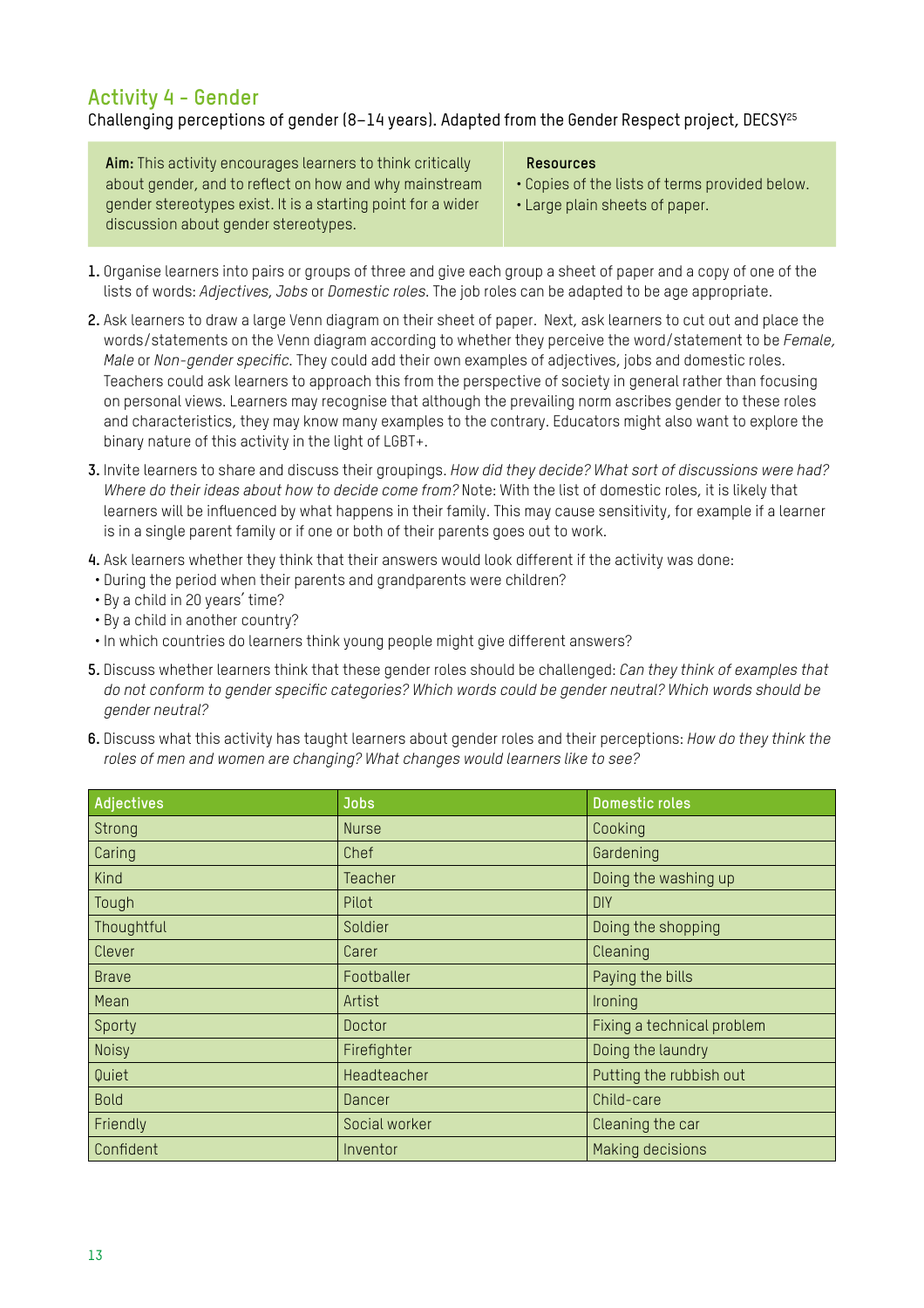# **Activity 5 - Sustainable development**

Local to global question time (11–14 years)

**Aim:** This activity encourages learners to use their analytical and information processing skills to explore the impact of local actions on global events.

#### **Resources**

- Photocopies of an article from a magazine, newspaper or internet print out about an environmental issue, such as flooding.
- **1.** Organise learners into pairs or groups of three and give each group a copy of one of the news articles. Ask learners to discuss and answer the following questions in their groups:
- How does this issue affect people in your local area?
- How does it affect people around the world?
- Does it affect women and men differently?
- Does it affect richer or poorer people more?
- How does it affect the natural environment?
- What are the causes of this issue?
- Are the causes the same for people around the world?
- What are the solutions to this issue?
- Are the solutions the same for people around the world?
- When something happens in one part of the world, does it affect people in other places?
- How is this a global issue?
- **2.** Ask each group to feedback their ideas to the rest of the class. Their answers can then form the basis of a class discussion.

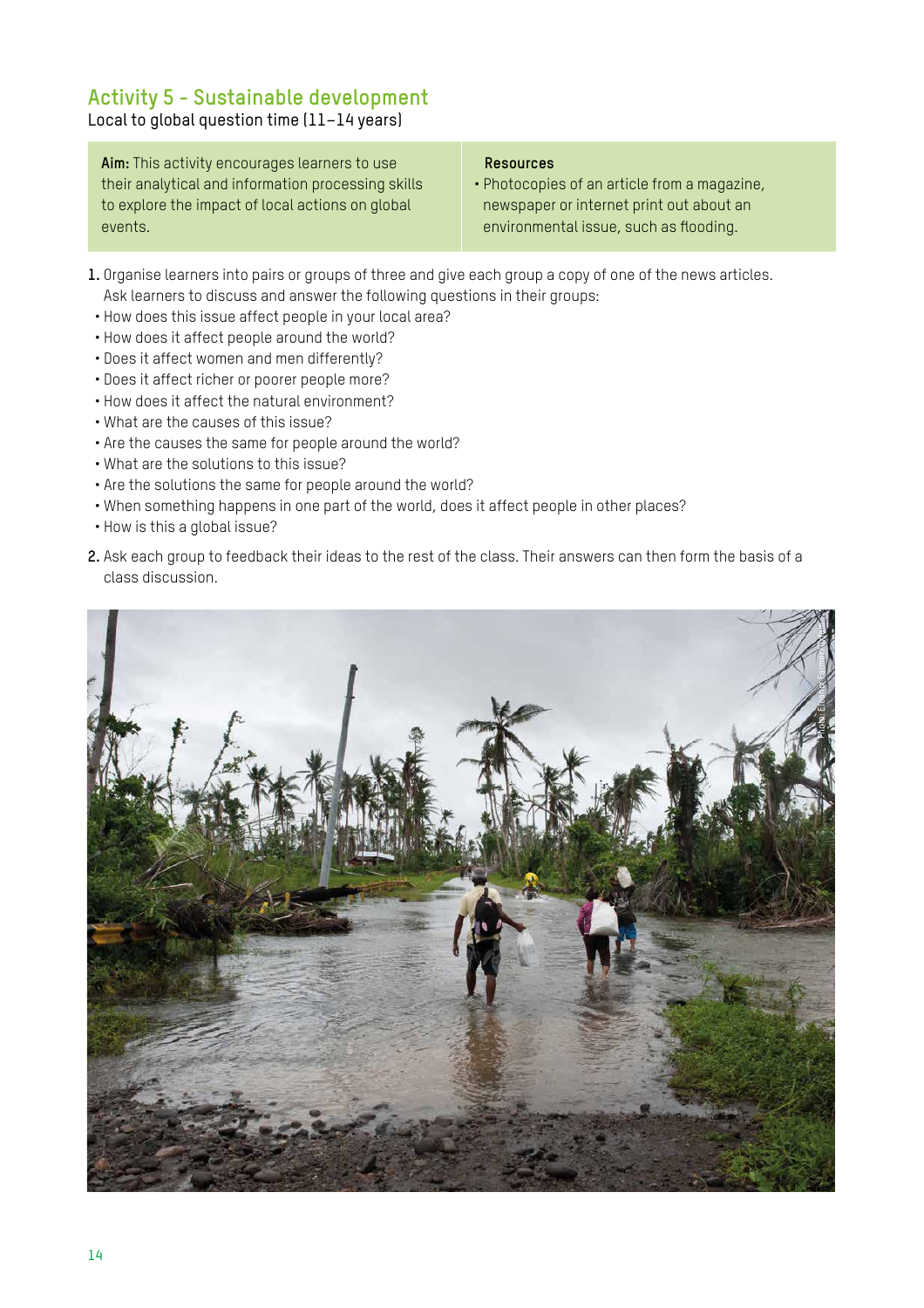# **Activity 6 - Media stories and "Fake news"**

# Critical analysis (11-16 years). Adapted from Schools for Future Youth<sup>26</sup>

**Aim:** This activity encourages learners to critically analyse the media and explore issues around "fake news". The "5Ws and 1H" activity below is a method for thinking critically about an issue. It can be used with learners to ask six key questions about any topic or issue.

#### **1**. Organise learners into pairs or groups of three. Give each group one of the pieces of evidence and ask learners to discuss and answer the following questions:

#### **Source**

- What is the source of the article/image/post/ comment/clip?
- What sort of organisation is it from?
- Who is the organisation owned by?
- Who is its audience?
- Does this organisation hold particular views/bias?
- Is the organisation accountable (to rules and regulations)?

#### **Who**

- Who said it?
- Was it someone you can trust?
- How do you know that you can trust them?

#### **What**

- What did they say?
- Are these facts or opinions?
- Did they leave anything important out?

#### **Where**

- Where did they say it?
- Was it in public or in private?
- Were people allowed to express different opinions?

#### **Why**

- Why did they say it?
- Were they trying to get other people to think or do something?

#### **When**

- Did they say it in response to a previous event?
- Did they say it to influence a later event?

### **How**

- How did they say it?
- Did they use biased or emotive language?
- Does it use inflammatory or sensationalist language?
- If you watched a video did it use any emotional music or effects?

#### **Resources**

- A range of media coverage on a topical issue or news story. This can include news articles, images, social media posts and online video clips.
- **2.** Invite each group to present the news story to the rest of the class. Discuss whether there are differences between the sources presenting the same story. Learners could suggest examples of the same news event being presented differently from recent examples such as during an election campaign or after a natural disaster.

#### **3.** Ask learners to consider whether their opinions and judgements about the topical issue or news story have changed as a result of thinking more critically.

See box on page 6 for factors to consider when young people are accessing media content

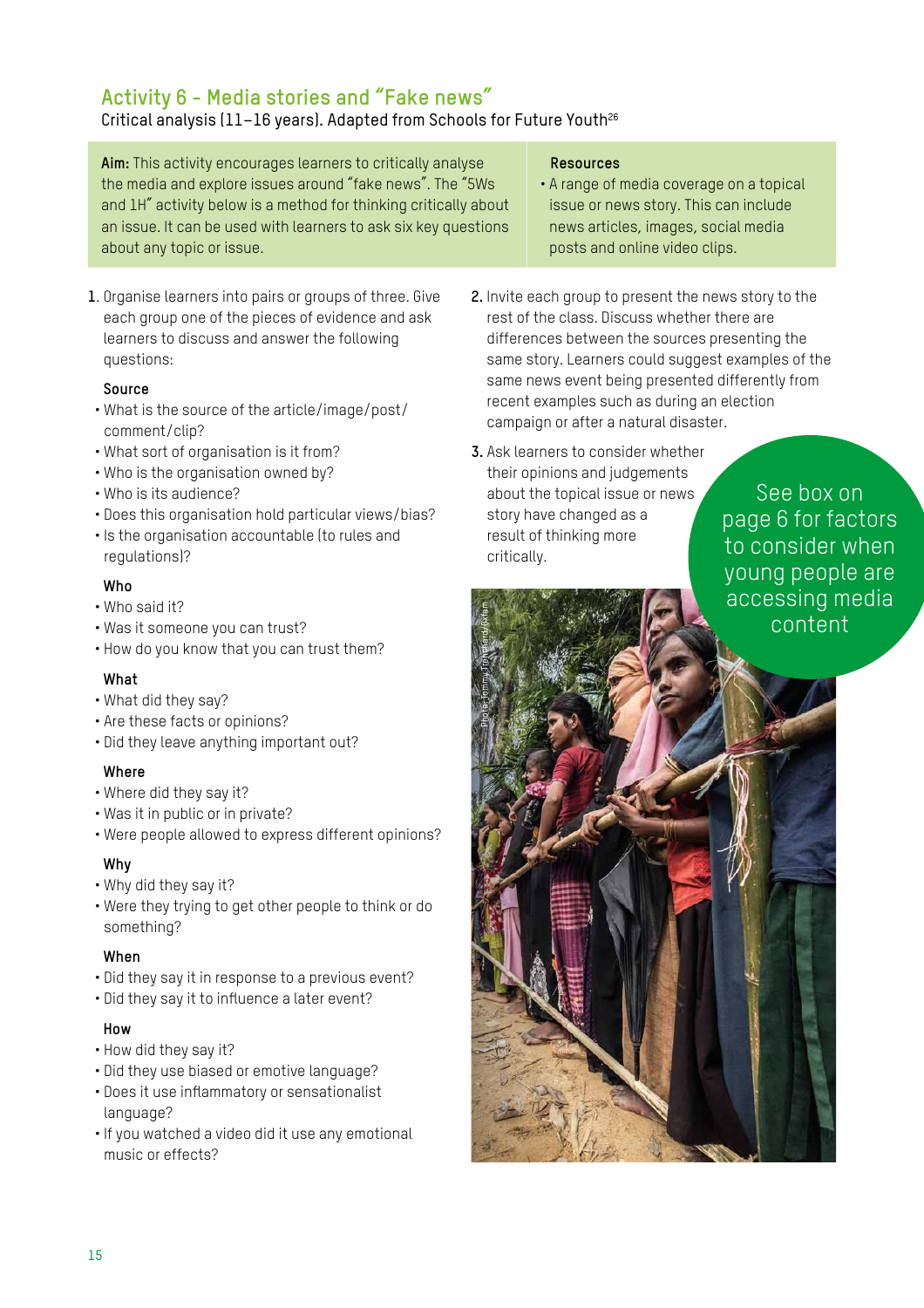# **Activity 7 - Philosophy for Children**

#### (All age groups)

**Aim:** This activity develops a community of enquiry through quality dialogue in group discussions.

#### **A summary of how P4C works in a typical session:**

- Young people are taught how to create philosophical questions, inspired by a "stimulus" that might be a piece of text, story, film or activity.
- They then collectively choose one question to be the focus of an enquiry (dialogue).
- Young people usually sit in a circle and the teacher, as the facilitator, enables them to have a quality dialogue by introducing philosophical skills and language.
- The facilitator also supports the development of the "4Cs": critical, creative, caring and collaborative thinking.
- The community reflects on the enquiry, and plans for improvement in the next session.
- P4C is intended to be a regular activity so that the young people develop their thinking and reasoning skills over time.

The stimulus material can be drawn from a variety of sources such as storybooks, photographs or cartoons that are age appropriate. Some examples of open-ended questions for facilitators are suggested by Professor Robert Fisher in his book *Teaching Thinking*: 27

**1.** Questions that seek clarification:

- Can you explain that...? Explaining
- What do you mean by…? Defining
- Can you give me an example of...? Giving examples
- How does that help...? Supporting
- Does anyone have a question to ask…? Enquiring
- **2.** Questions that probe reasons and evidence:
- Why do you think that...? Forming an argument
- How do you know that...? Assumptions
- What are your reasons...? The contraction of the Reasons
- Do you have any evidence…? Evidence
- Can you give me an example/counterexample…? Counterexamples
- **3.** Questions that explore alternative views:
- Can you put it another way...? The stating a view
- Is there another point of view...? Speculation
- What if someone else were to suggest that...? Alternative views
- What would someone who disagreed with you say...? Counterarguments
- What is the difference between those views/ideas...? Distinctions
- **4.** Questions that test implications and consequences:
- What follows on from what you are saving...? Implications
- Does it agree with what you said earlier...? Consistency
- What would be the consequence of that...? Consequences
- Is there a general rule for that...? Generalising rules
- How could you test to see if that were true...? Testing for truth
- **5.** Questions about the question/discussion:
- Do you have a question about that...?  $Q$ uestioning
- What kind of question is it...? Analysing
- How does what was said/the question help us...? Connecting
- Where have we got to/who can summarise so far...? Summarising
- Are we any closer to answering the question/problem…? Coming to conclusions

If you are new to P4C, you might like to find out more about the methodology. See **www.sapere.org.uk**

- -
- 
- 
-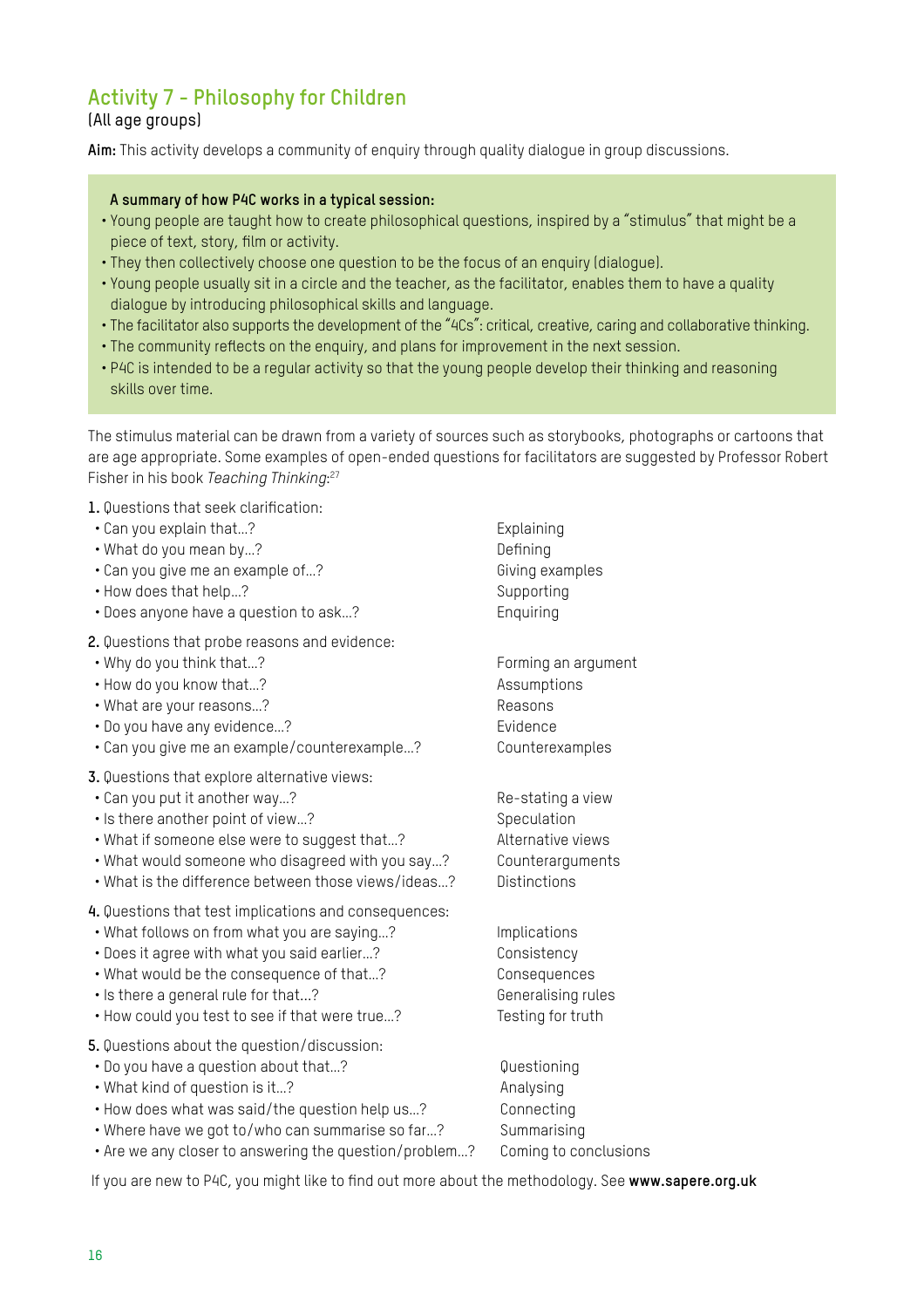#### Philosophy for children (P4C) case study

Lancashire Global Education Centre ran sessions with disengaged young people at a local secondary school. The stimulus used was a real-life refugee story of a young person forced to escape his/her home country and settle in the UK.

#### **These are some of the questions which arose:**

- Why do people kill asylum seekers?
- Why do people have horrible lives?
- Why are people nasty to refugees?
- What are asylum seekers to do with me?
- Why do people work illegally?
- Why are people living in poverty even though they work?
- Why are people's families tortured?
- How would you feel if you were an asylum seeker in another country?

#### **The discussion included these points:**

- There are two sides to a story.
- Reasons behind it racism.
- How do you know if someone is a refugee?
- Give people a chance if you don't know them.
- If we are nasty to people because they are different, we would be nasty to everyone.

The project evaluation noted that "the group had been described as the 'bullies and the bullied', yet they learned to co-operate, generate their own questions for discussion and listen to each other's opinions. The project gave them the skills and confidence they need to experience inclusion rather than exclusion".

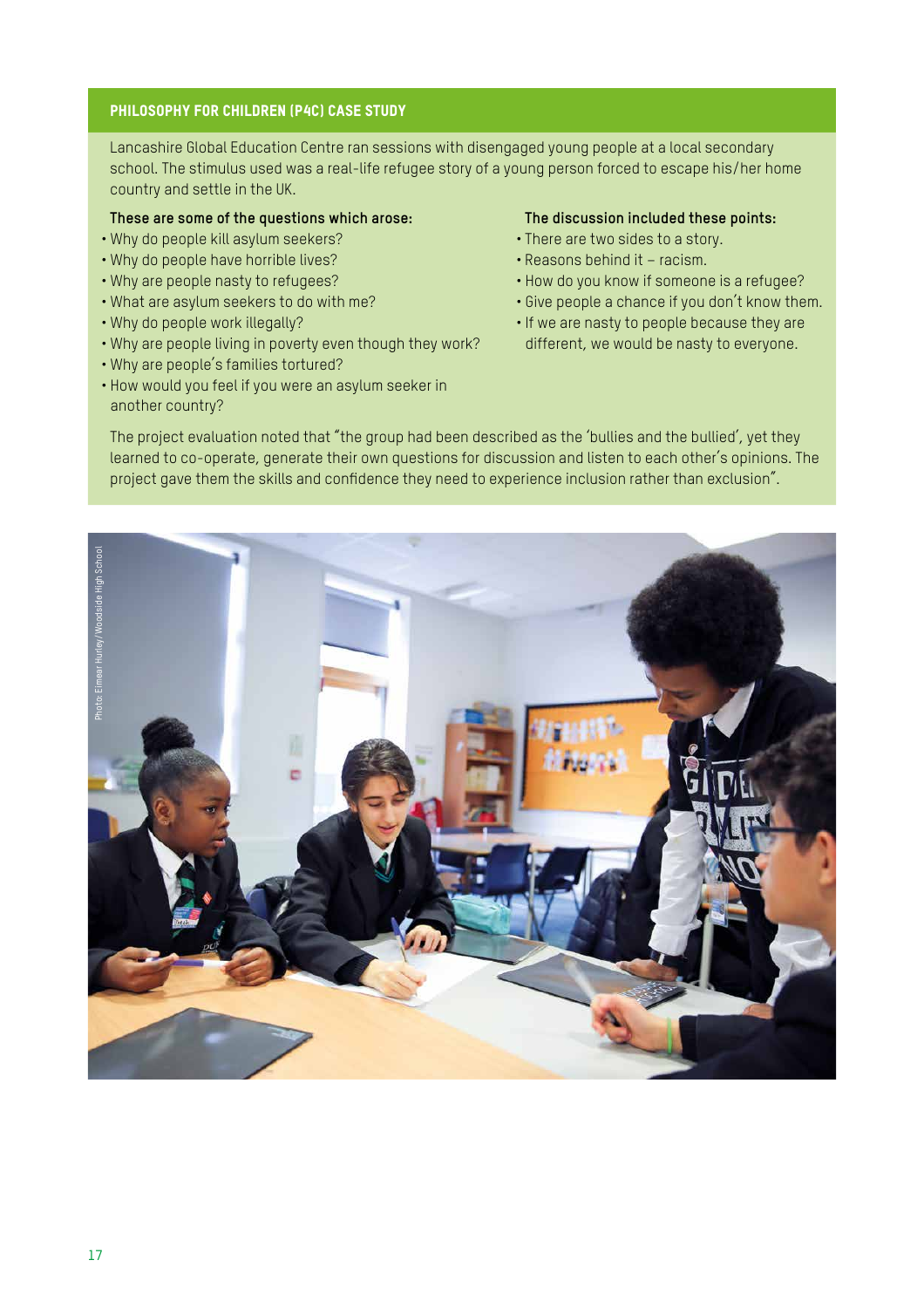#### **Activity 8 - Values continuum** Exchanging views (11–16 years)

**Aim:** This activity will generate discussion about a controversial issue, encouraging learners to listen to the opinions of others and develop reasoning skills.

 **Resources**

- Small pieces of paper or card, one for each learner.
- **1.** Read the following statement to the class: "Violence is never justified in protests, either by protesters or by the police".
- **2.** Ask learners to choose their position on this statement and write it on their piece of paper. Next, ask learners to rank this between one and five, with one being "strongly disagree" and five, "strongly agree".
- **3.** Ask learners to find someone who shares their viewpoint and discuss the statement for three minutes. If learners change their mind at any point, they can write their new position on their piece of paper.
- **4.** Then ask learners to move on to find someone whose position is one step removed from their own and discuss the statement, before finding someone who has a very different view from them.
- **5.** Finally, come together as a class and discuss the process.
- How many learners found that they changed their position?
- What led them to change their mind?
- What have learners gained from this process?



# **REFLECTION**

Having completed any of the activities above, it is valuable to take time to reflect on the process with learners.

#### **Ask learners:**

- What skills did you learn/develop from this activity?
- What were the challenges?
- How did you overcome these challenges?
- If you were to do the same activity again with a different issue, how would you approach it? In a similar or different way? Why?
- How could this activity be made more challenging?
- Are there any other issues that you could explore using this technique?

Finish by asking learners to look at the key elements for developing active and responsible global citizenship (provided in the table on page 7).

• How has this activity contributed to their role as active global citizens?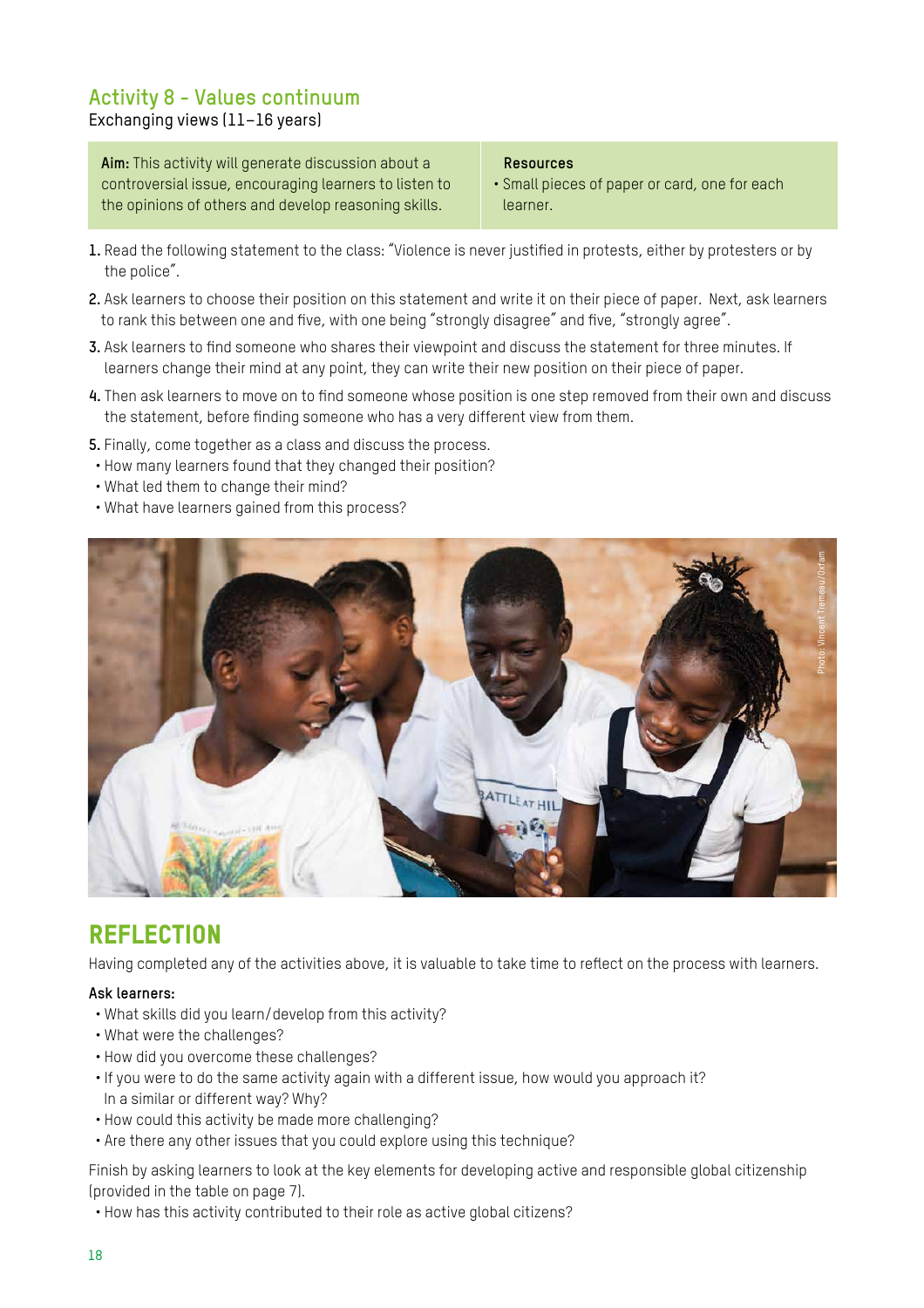# FIND OUT MORE

## **Useful resources**

- **Oxfam Education** www.oxfam.org.uk/education
- **Future Youth Schools Forums** www.fys-forums.eu
- **Sapere** www.sapere.org.uk
- **The P4C Co-operative** www.p4c.com
- **The Philosophy Foundation** www.philosophy-foundation.org/p4c
- **Association for Citizenship Teaching** www.teachingcitizenship.org.uk
- **Citizenship Foundation** www.citizenshipfoundation.org.uk
- **Cumbria Development Education Centre** www.cdec.org.uk
- **Development Education Centre South Yorkshire** www.decsy.org.uk
- **Liverpool World Centre** www.liverpoolworldcentre.org
- **Global Learning Programme** www.glp.globaldimension.org.uk
- **Gender Respect Project** www.genderrespect2013.wordpress.com
- **Scotdec**

www.scotdec.org.uk

- **Think Global** www.think-global.org.uk
- **Council of Europe (2015) 'Living with Controversy. Teaching Controversial Issues Through Education for Democratic Citizenship and Human Rights'** www.ec.europa.eu/home-affairs/node/11687\_en
- **Curriculum links for England** www.gov.uk/government/organisations/departmentfor-education
- **Curriculum links for Scotland** education.gov.scot/
- **Curriculum links for Wales** learning.gov.wales www.gov.wales

# **Acknowledgements**

#### **With thanks to the following organisations for their contributions to this revised guide:**

CDEC, DECSY, Global Learning Programme, Liverpool World Centre, SAPERE, Scotdec and Think Global.

# **References**

- 1. education.gov.scot/
- 2. learning.gov.wales
- 3. www.gov.uk/government/organisations/department-foreducation
- 4. Ofsted (2017) School Inspection Handbook, Manchester: Ofsted
- 5. www.valuesandframes.org
- <sup>6.</sup> Association for Citizenship Teachers (2015) The Prevent Duty and teaching controversial issues: creating a curriculum response through Citizenship. Guide for Teachers
- <sup>7.</sup> C. Davies (2016) Childlike anxiety calls spike as children express fears over global events, the Guardian, 31 October
- 8. I. Wybron, S. Vibert, and J. Smith (2017) 'Next Generation UK Demos' British Council www.britishcouncil.org/research/nextgeneration-uk
- 9. think-global.org.uk/our-work/projects/start-the-change/
- 10. Voices of Youth (2017) 'New discussion: Fake News, What are your tips for telling what's real and what's fake on the internet?', www. voicesofyouth.org/en/connect/our-debates/new-discussion- fake-news
- 11. E. Somers (2017) 'News versus Newsfeed: The Impact of Social Media on Global Citizenship Education', *Policy & Practice: A Development Education Review* 24 Spring: 126-37
- <sup>12.</sup> J. Birdwell and M. Bani (2014) Introducing Generation Citizen, London: Demos
- 13. Media Reform Coalition (2015) Who owns the UK media? London: Media Reform Coalition
- 14. Oxfam (2015) Education for Global Citizenship: A guide for schools, Oxford: Oxfam GB
- 15. *ibid*
- 16. Equality Act (2010) www.legislation.gov.uk
- <sup>17.</sup> United Nations (1948) Universal Declaration on Human Rights www.un.org/en/universal-declaration-human-rights/
- 18. Equality Act (2010) www.legislation.gov.uk
- 19. Oxfam (2015) Global Citizenship in the Classroom: A guide for teachers, Oxford: OxfamGB
- 20. S. Gorard, N.Siddiqui and B. Huat See (2015) 'Philosophy for Children: Evaluation report and executive summary', London: Education Endowment Foundation
- 21. www.sapere.org.uk
- 22. www.cdec.org.uk
- 23. Bliss, T., G. Robinson and B. Maines (1995) *Developing Circle Time* London: Paul Chapman Publishing
- 24. Montgomery, A. and Birthistle, U. (2001) Primary Values
- 25. www.genderrespect2013.wordpress.com
- 26. www.sfyouth.eu
- 27. Fisher, R. (2003) *Teaching Thinking 2nd edition* London: Continuum